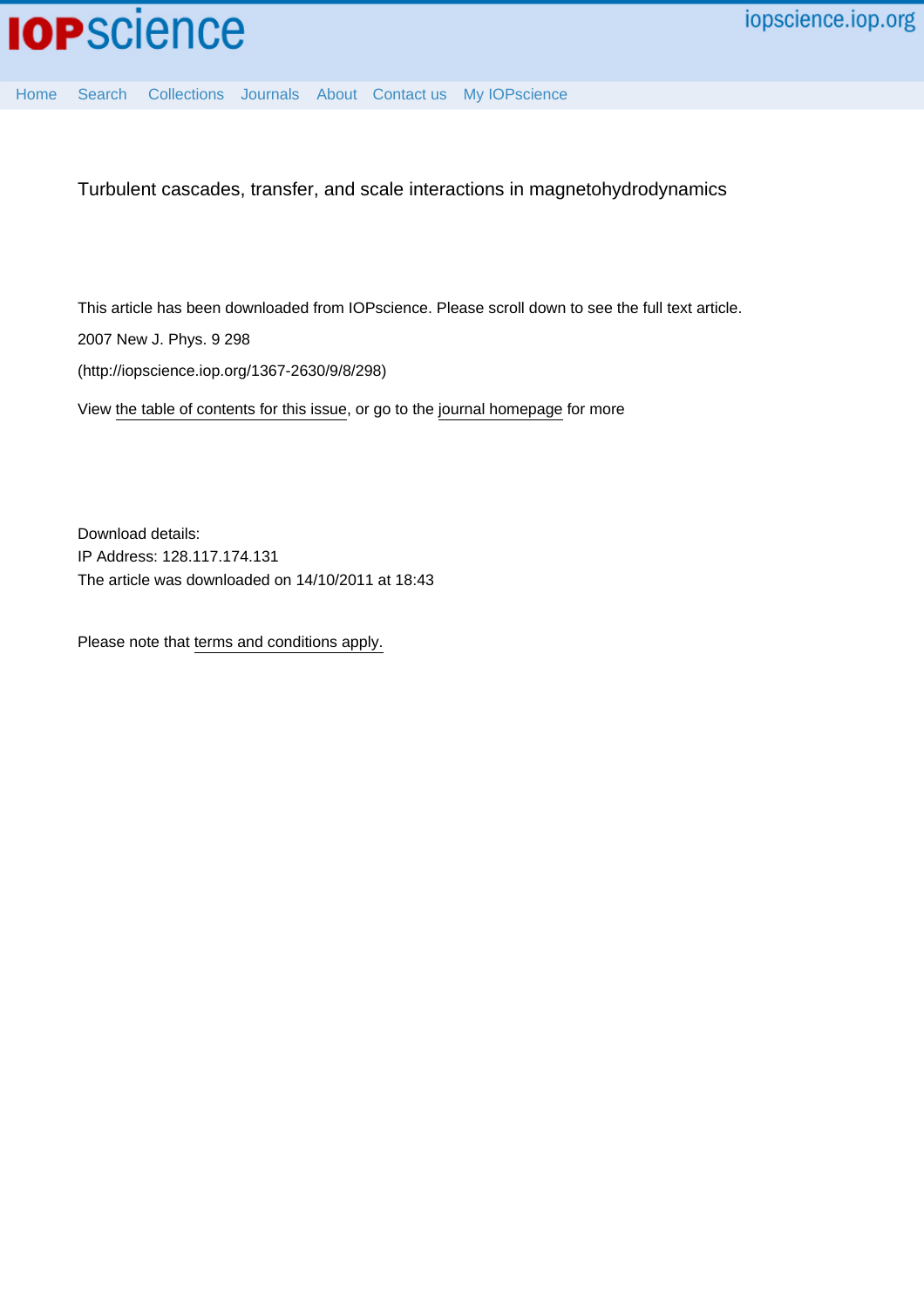# The open–access journal for physics New Journal of Physics

# **Turbulent cascades, transfer, and scale interactions in magnetohydrodynamics**

**A Alexakis**1*,*2**, P D Mininni**1*,*<sup>3</sup> **and A Pouquet**<sup>1</sup> <sup>1</sup> National Center for Atmospheric Research, P O Box 3000, Boulder, CO 80307, USA <sup>2</sup> Laboratoire Cassiopée, Observatoire de la Côte d'Azur, BP 4229, Nice Cedex 04, France

E-mail: [alexakis@obs-nice.fr](mailto:alexakis@obs-nice.fr), [mininni@ucar.edu](mailto:mininni@ucar.edu) and [pouquet@ucar.edu](mailto:pouquet@ucar.edu)

*New Journal of Physics* **9** (2007) 298 Received 7 January 2007 Published 31 August 2007 Online at <http://www.njp.org/> doi:10.1088/1367-2630/9/8/298

Abstract. The nature of the interactions between different scales in magnetohydrodynamic (MHD) turbulence is important for the understanding of the behaviour of magnetized astrophysical, geophysical and industrial flows in a turbulent state. In this paper, we review some recent results in the study of locality of interactions in turbulent flows and we address some of the questions that arise. We examine the cascade of ideal invariants in turbulent MHD flows by examining the transfer functions. We show new results indicating that the nonlocal behaviour of the energy transfer in MHD is the result of a correlation between the velocity and magnetic fields. This nonlocality disappears if we randomize the phases of the two fields keeping the hydrodynamic and magnetic helicities fixed. The cascade of magnetic helicity is also investigated, with special focus on the fate of the small-scale helicity and its coupling with the large-scale flow. These results have implications for dynamo action, in particular for the commonly used distinction between large- and small-scale dynamos. The long-range interactions that exist in MHD flows also raise the question of the existence of universality in MHD, both in the kinematic dynamo regime as well as in the turbulent steady state.

<sup>3</sup> Author to whom any correspondence should be addressed.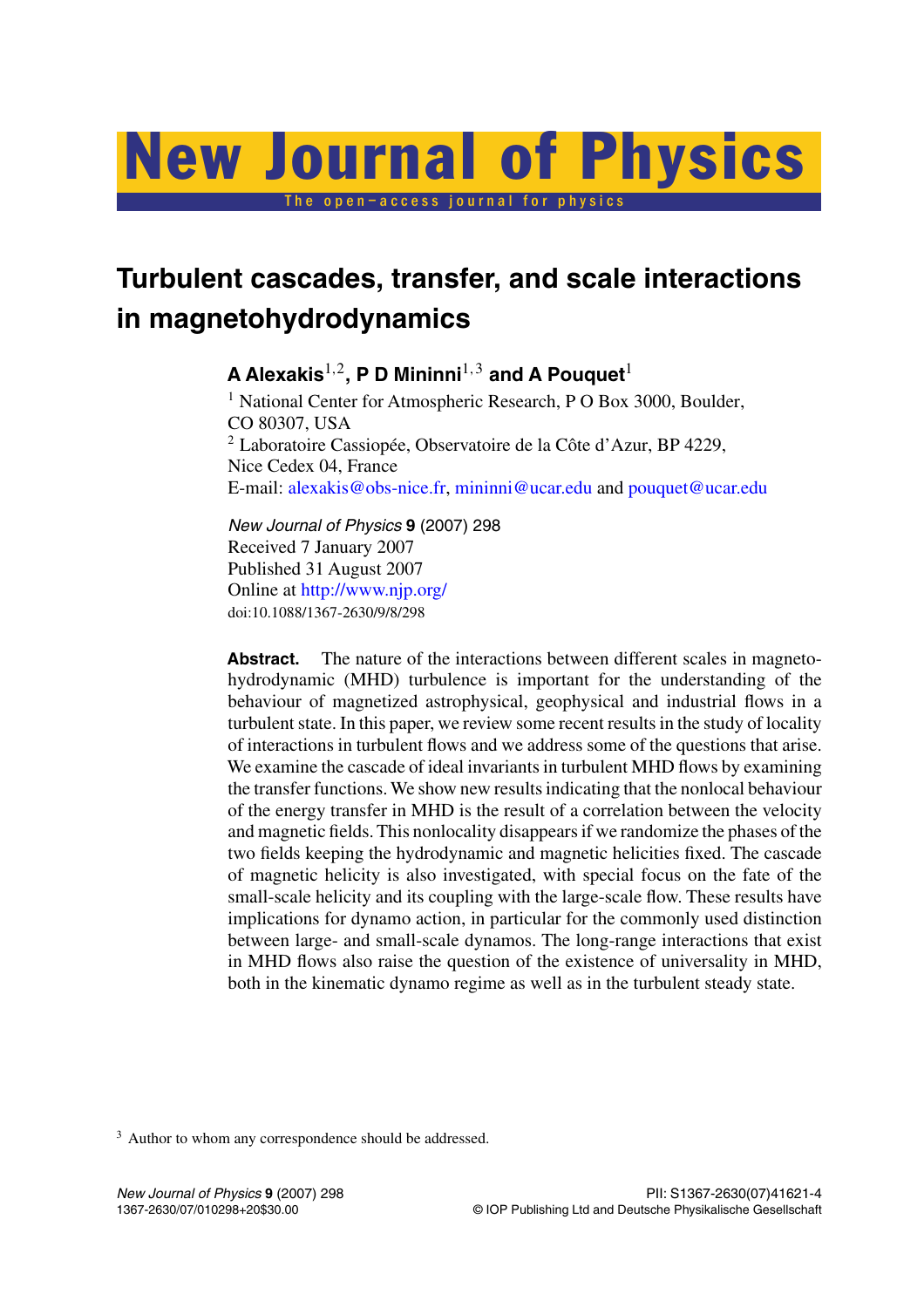# **Contents**

|                        | 1. Introduction                                     | $\mathbf{2}$            |
|------------------------|-----------------------------------------------------|-------------------------|
|                        | 2. Energy transfer and structures in MHD turbulence | $\overline{\mathbf{4}}$ |
|                        | 3. Magnetic helicity cascade                        | 9                       |
|                        | 4. Large- and small-scale dynamos                   | 13                      |
|                        | <b>5. Conclusions</b>                               | 16                      |
| <b>Acknowledgments</b> |                                                     | 17                      |
| <b>References</b>      |                                                     | 17                      |

## **1. Introduction**

Most of the barionic matter in the universe is in an ionized turbulent state coupled to magnetic fields strong enough to play a dynamical role in the involved processes; e.g. in solar and stellar winds, in accretion disks, and in the interstellar medium. Although in many cases a complete description requires a generalized Ohm's law and the inclusion of kinetic plasma effects [\[1](#page-17-0)]– [[3\]](#page-17-0), in general the large scales can be properly described by the magnetohydrodynamic (MHD) approximation [\[4](#page-17-0)]. Moreover, the Reynolds numbers (the ratio of nonlinear to dissipation terms) in these systems are large and the flows are in a turbulent state. It is essential therefore to understand and quantify the statistical properties of MHD turbulence in order to understand and predict the physical evolution of many astrophysical and geophysical systems.

In the Kolmogorov description of hydrodynamic turbulence, the interactions of similar size eddies play the basic role of cascading the injected energy to smaller scales on a timescale  $\tau_l = l/u_l$ , where *l* is the examined length scale and  $u_l$  the characteristic velocity at this scale. This procedure persists up to the dissipation length scale where energy is finally dissipated. Imposing a constant energy flux  $\epsilon = u_l^2 / \tau_l$  at the inertial range leads to the well verified (up to intermittency corrections) scaling  $u_l^2 \sim l^{2/3}$ , or in spectral space  $E(k) \sim k^{-5/3}$ . The role of the large-scale flow in this scenario is limited to just advecting the small size eddies without significantly distorting them. One then expects that the resulting structures in scales sufficiently small are independent of the way the system is forced in the large scales and have therefore a universal behaviour.

It has been shown however even for simple hydrodynamic flows in both experiments [\[5](#page-17-0)]–[\[8](#page-17-0)] and numerical simulations [[9](#page-17-0), [10](#page-17-0)] that the large-scale flow still plays an important role in the cascade of energy and the formation of structures in the small scales. In numerical simulations with Reynolds numbers as high as  $R_{\lambda} \sim 800$ , it was observed that 20% of the energy flux in the small scales is due to interactions with the large-scale flow. This represents a deviation from self-similarity, and the presence of nonlocal interactions can be associated with clustering of vortex tubes in regions of intense large-scale shear [[10\]](#page-17-0), the presence of long-time correlations in the small scales (compared with the eddy turnover time) [[8\]](#page-17-0), slower than expected recovery of isotropy [[11\]](#page-18-0), and intermittency [\[12](#page-18-0)] (which in turn implies corrections to the energy spectrum). Here,  $R_{\lambda} = U\lambda/\nu$  denotes the Reynolds number based on the Taylor lengthscale, defined in the simulations as  $\lambda = 2\pi ( \int E(k) \frac{dk}{\int E(k) k^2 dk}^{1/2} (2\pi \text{ is the size of the computational domain}),$  $U = \langle u^2 \rangle^{1/2}$  is the r.m.s. velocity, and *ν* the kinematic viscosity of the fluid.

In MHD flows, the role of the large-scale flow and large-scale magnetic structures is expected to be even more important since the effect of a large-scale magnetic field cannot be 'taken away'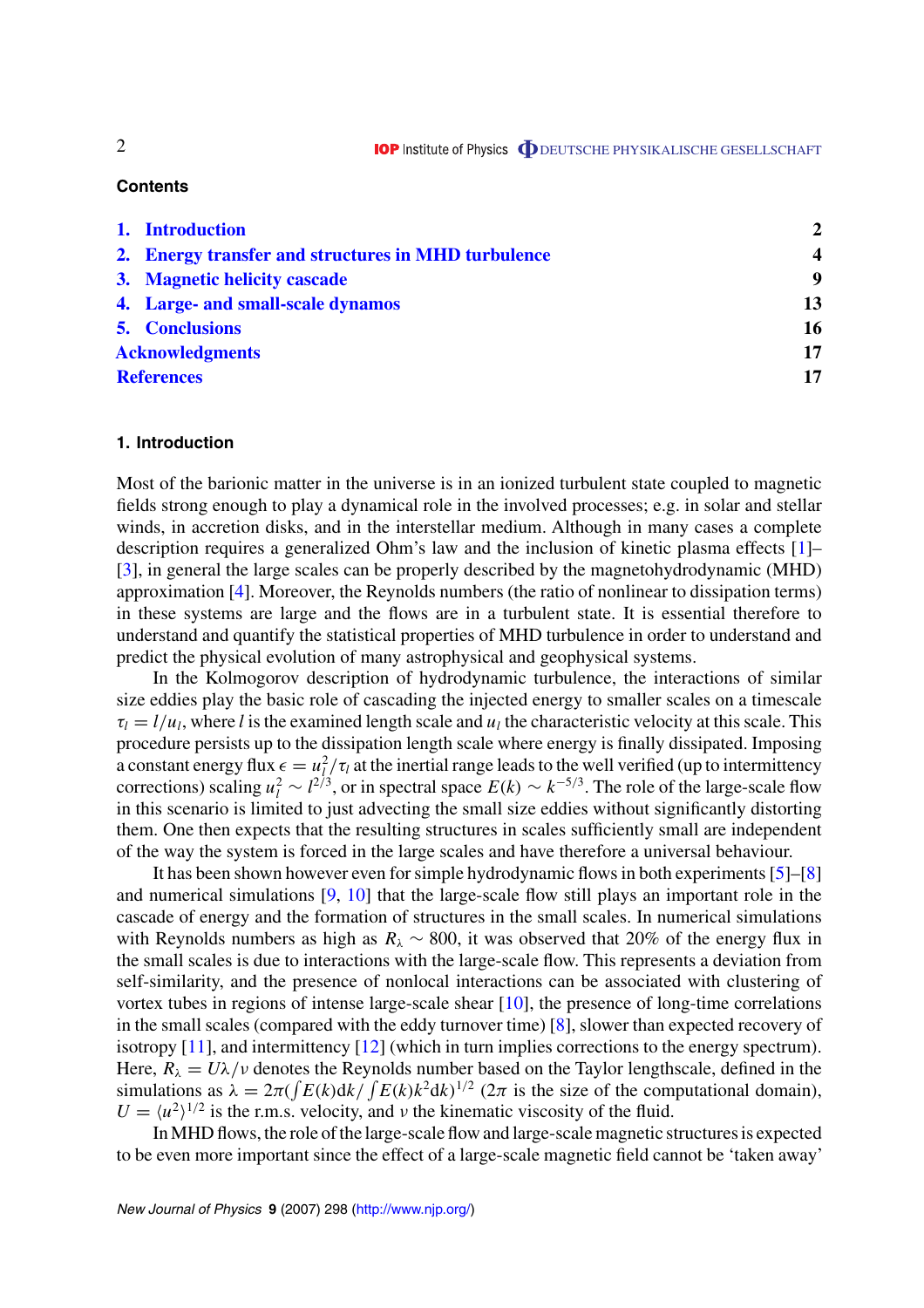by a Galilean transformation as the velocity in both the hydrodynamic and MHD case. As a result, small scales can interact directly with the large scales and we cannot *a priori* follow the same arguments Kolmogorov used in hydrodynamic turbulence. So assumptions of locality of interactions are in question. Accordingly, some phenomenological models try to take into account the effect of nonlocal interactions assuming a small size eddy interacts strongly with the large-scale magnetic field and the energy cascades on a longer timescale  $\tau_l \sim B_0 l/u_l^2$ , where  $B_0$  is the characteristic amplitude of the magnetic field at the large scales. Assuming a constant  $\int$  *flux*  $\epsilon$  ∼ *u*<sup>2</sup>/ $\tau$ <sub>*l*</sub> leads to the Iroshnikov–Kraichnan scaling *u*<sup>2</sup> ∼ *l*<sup>1/2</sup> that results in the *k*<sup>−3/2</sup> power law for the energy spectrum [\[13](#page-18-0), [14\]](#page-18-0). Similar phenomenological models that take into account the anisotropy due to the large-scale magnetic field have also been investigated in the literature [[15\]](#page-18-0)–[[19\]](#page-18-0). However, although these phenomenological descriptions assume that a large-scale field has the effect of reducing the energy cascade rate, the transfer of energy (and the cascade) still takes place between eddies of similar size, an assumption that needs to be tested.

Before proceeding any further we need to clarify what we mean by local and nonlocal interactions, local and nonlocal transfer, and local and nonlocal cascade of an ideal quadratic invariant. Because of the quadratic form of the nonlinear terms in the incompressible hydrodynamic and MHD equations, three wavenumbers are involved in any basic interaction, with the ideal invariant being transferred between two of the wavenumbers (say **k** and **q**) while the third wavenumber (say **p**) is responsible for the transfer [\[20,](#page-18-0) [21](#page-18-0)]. Because of the condition  $\mathbf{k} + \mathbf{q} + \mathbf{p} = 0$ , at least two of the wavenumbers have to be of the same order, while the third can either be of the same order or much smaller than the other two. The interactions for which all three wavenumbers are of the same order are going to be called local, and nonlocal, if otherwise. If the two wavenumbers that exchange energy (**k** and **q**) are of the same order we will talk about local transfer, and nonlocal, if otherwise. Note that locality of interactions implies locality of transfer, but not the other way round. Finally, if in a given flow all interactions are present (both local and nonlocal), we will talk about a local cascade when most of the flux of the invariant is due to local interactions.

'Kolmogorov-like' phenomenological descriptions assume that most of the energy flux is due to local interactions. There are two possible deviations from this local cascade: (i) the transfer of an ideal invariant can be local (|**k**|∼|*q*|) but due to nonlocal interactions (|**p**||**k**|∼|**q**|), or (ii) the transfer itself can be nonlocal. In the results that we discuss in the following sections both forms of nonlocality are present, but we will focus on the study of the nonlocal transfer. Also, in many of the examined cases both local and nonlocal transfers give contributions to the fluxes. We will refer to both processes as 'cascades' as long as the total flux of the invariant is constant in a range of wavenumbers, to avoid introducing new terminology each time nonlocal transfers appear.

With these definitions in mind we recall some of the recently obtained results in MHD turbulence. Authors [\[21](#page-18-0)]–[\[23](#page-18-0)] have shown that the locality of energy transfer is in question in MHD flows. In particular, it was demonstrated from simulations that the transfer of energy in MHD has two components: a local one that shares similar properties with hydrodynamic turbulence, and a nonlocal component for which energy from the large scales is injected directly into the small scales without the intervention of the intermediate scales. In dynamo simulations, during the kinematic stage of exponential amplification of magnetic energy (in which the magnetic field is too weak to feedback and modify the flow through the Lorenz force and it is advected and stretched passively) this nonlocal behaviour appears to be even stronger [\[24](#page-18-0), [25](#page-18-0)].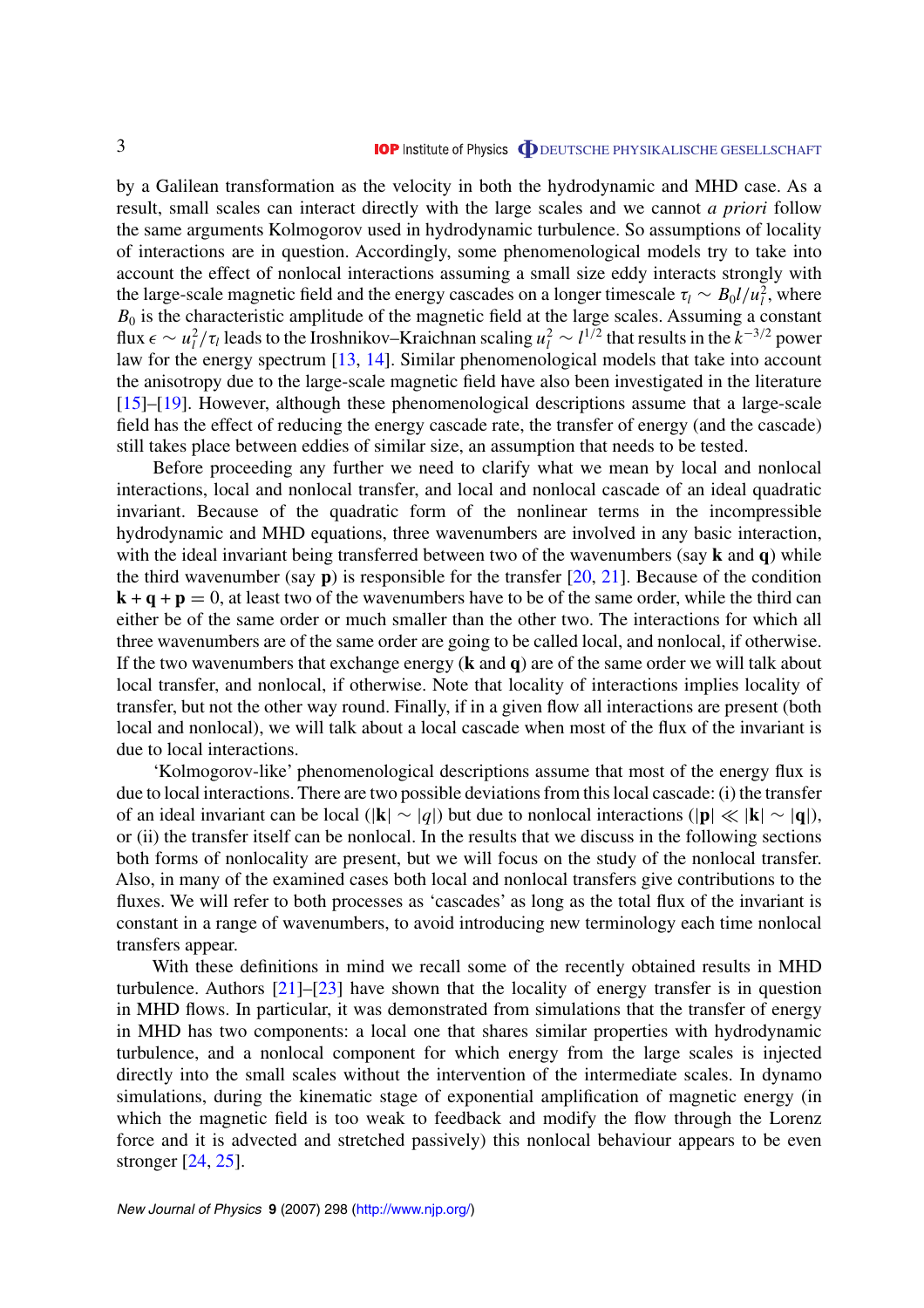<span id="page-4-0"></span>The nonlocal transfer appears to be even stronger when one investigates the cascade of magnetic helicity. Magnetic helicity is an ideal invariant in MHD that is known to cascade inversely (to the large scales) [[26\]](#page-18-0)–[[30](#page-18-0)] in a turbulent flow. The generation of large-scale magnetic fields, for example in galaxies and other astrophysical bodies, is attributed to the inverse cascade of magnetic helicity. Nonlocal transfer of helicity has been observed [\[30\]](#page-18-0) due to the 'alpha'effect [[26,](#page-18-0) [31](#page-18-0), [32](#page-18-0)], where magnetic energy and helicity are injected in the largest scale of the system directly from the forced scale. Furthermore, nonlocal transfer of helicity has also been observed between the largest scale of the flow and the smallest, even dissipative, scales. This latter process removes magnetic helicity from the large scales, and is attributed to reconnection events that allow the large-scale magnetic field to 'unwind', destroying in that way large-scale magnetic helicity.

Nonlocality appears to be an essential ingredient for a phenomenological understanding and description of MHD turbulence. The following questions then arise: what are the physical processes and structures that result in this nonlocal behaviour? What are the implications on the flow properties and for its modelling? Can we still pursue a unique universal theory that describes MHD turbulence?

In this paper, we review previous results and present a new analysis of the transfer of energy and magnetic helicity in MHD flows. Section 2 introduces the equations and notation, and discusses the transfer of energy in MHD. Evidence of a connection between correlations of the velocity and magnetic fields, and nonlocal transfer of energy is presented. Section [3](#page-9-0) considers the transfer of magnetic helicity. The flux of magnetic helicity in Fourier space in mechanically forced simulations is studied in detail, and the coexistence of direct and inverse transfers of helicity in different scales is shown. Section [4](#page-13-0) considers the implications of these results for dynamo simulations. In particular, a classification of small- and large-scale dynamos based on the transfer of energy is attempted. Finally, section [5](#page-16-0) summarizes the results and discusses the implications for the notion of universality in turbulent MHD flows.

# **2. Energy transfer and structures in MHD turbulence**

In the following sections we are going to investigate the incompressible MHD equations with Prandtl number  $P_M = 1$  (expressing the ratio of kinematic viscosity *ν* to magnetic diffusivity *η*). Some cases with  $P_M < 1$  will be considered in section [4.](#page-13-0) The results that are going to be presented are based on direct numerical simulations (DNS) of the MHD equations solved by a dealiased pseudospectral method in triple periodic boxes. No uniform magnetic field is imposed in any of the simulations studied.

The equations that describe the dynamics of an incompressible conducting fluid coupled to a magnetic field in the MHD approximation are given by:

$$
\partial_t \mathbf{u} + \mathbf{u} \cdot \nabla \mathbf{u} = -\nabla p + \mathbf{b} \cdot \nabla \mathbf{b} + \nu \nabla^2 \mathbf{u} + \mathbf{f},\tag{1}
$$

$$
\partial_t \mathbf{b} + \mathbf{u} \cdot \nabla \mathbf{b} = \mathbf{b} \cdot \nabla \mathbf{u} + \eta \nabla^2 \mathbf{b},\tag{2}
$$

$$
\nabla \cdot \mathbf{u} = 0, \quad \nabla \cdot \mathbf{b} = 0,
$$
\n(3)

where **u** is the velocity field, **b** is the magnetic field, and *p* is the (total) pressure. Here, **f** is the external force that drives the turbulence and the dynamo process that sustains magnetic field against Ohmic dissipation.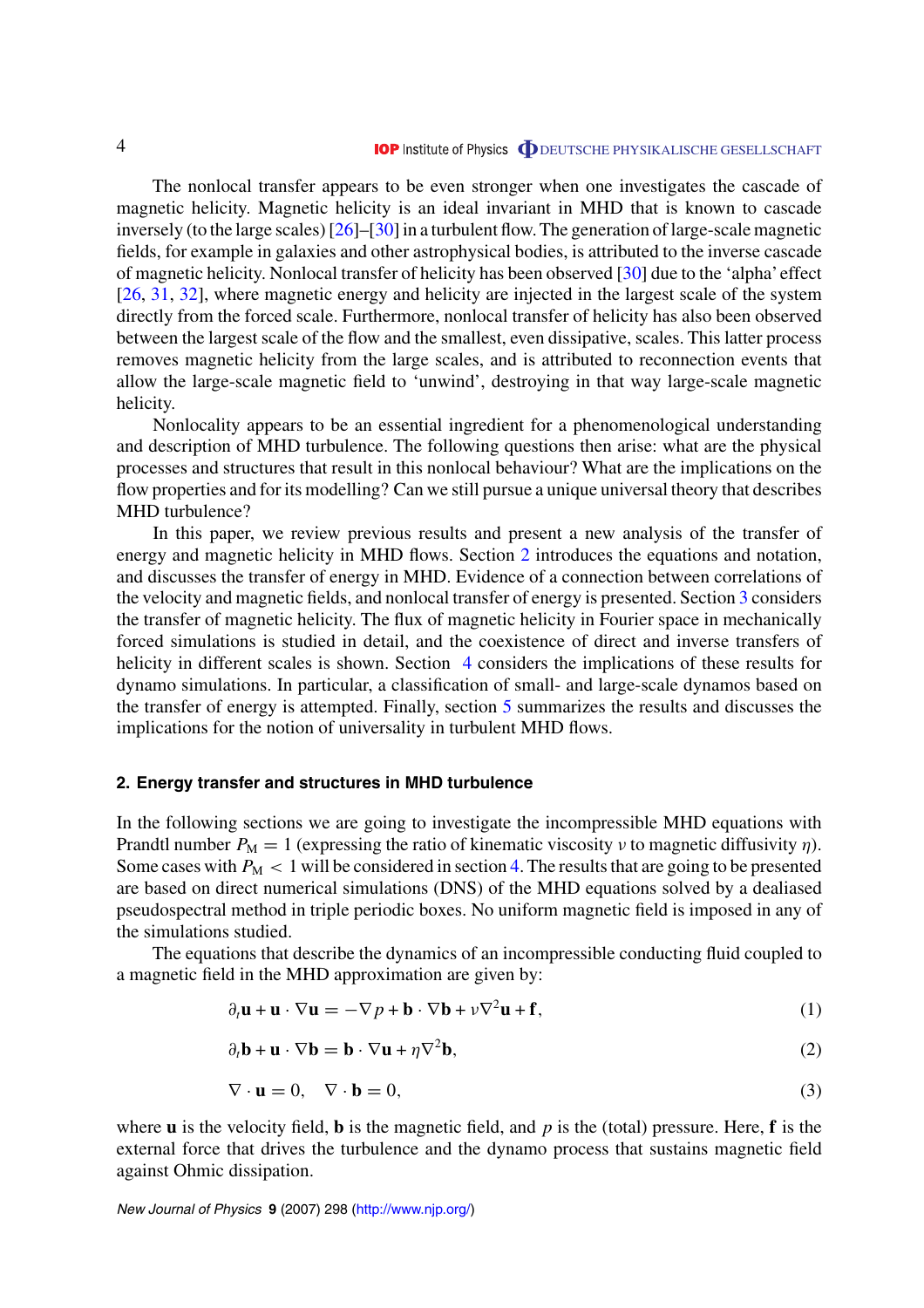<span id="page-5-0"></span>To investigate the transfer of energy among different scales in a turbulent flow we will introduce the shell filter decomposition of the two fields:

$$
\mathbf{u}(\mathbf{x}) = \sum_K \mathbf{u}_K(x), \mathbf{b}(\mathbf{x}) = \sum_K \mathbf{b}_K(x),
$$

where

$$
\mathbf{u}_K(x) = \sum_{K \;<\; |\mathbf{k}| \leqslant K+1} \tilde{\mathbf{u}}(k) e^{i\mathbf{kx}}, \quad \text{and} \quad \mathbf{b}_K(x) = \sum_{K \;<\; |\mathbf{k}| \leqslant K+1} \tilde{\mathbf{b}}(k) e^{i\mathbf{kx}},
$$

where  $\tilde{\mathbf{u}}(k)$  and  $\tilde{\mathbf{b}}(k)$  are the Fourier transforms of the two fields with wavenumber **k**. The fields  $\mathbf{u}_K$  and  $\mathbf{b}_K$  are therefore defined as the part of the velocity and magnetic field respectively, whose Fourier transform contains only wavenumbers in the shell  $(K, K + 1)$  (hereafter called the shell *K*). Alternatively, the shells can be defined in a logarithmic binning  $(\gamma^n K_0, \gamma^{n+1} K_0)$  for some positive  $\gamma > 1$  and integer *n*. However, logarithmic binning cannot distinguish transfer between linearly neighbouring shells  $(K$  to  $K + 1)$  from the transfer between logarithmic neighbouring shells ( $K$  to  $\gamma K$ ). If in MHD the energy cascade is the result of interactions with the large-scale field (e.g. at the forced scale  $k_f^{-1}$ ), the energy in a shell  $K \gg k_f$  will be transferred into the shell  $K + k_f$  and logarithmic binning will not be able to distinguish this transfer from the transfer due to local interactions. For this reason, we use linear binning but we note that care needs to be taken when using the word 'scale' that implies in general a logarithmic division of the wavenumbers. The transfer among logarithmic shells can be reconstructed at any time later by summing over the linearly spaced shells.

The evolution of the kinetic energy in a shell *K*,  $E_u(K) = \int \mathbf{u}_K^2 / 2 \, dx^3$  is given by:

$$
\partial_t E_u(K) = \sum_Q \left[ \mathcal{T}_{uu}(Q, K) + \mathcal{T}_{bu}(Q, K) \right] - \nu \mathcal{D}_u(K) + \mathcal{F}(K), \tag{4}
$$

$$
\partial_t E_b(K) = \sum_Q \left[ \mathcal{T}_{bb}(Q, K) + \mathcal{T}_{ub}(Q, K) \right] - \eta \mathcal{D}_b(K). \tag{5}
$$

Here we have introduced the functions  $\mathcal{F}(K)$ ,  $\mathcal{D}_u(K)$ ,  $\mathcal{D}_b(K)$  that express respectively the energy injection and dissipation in the shell *K*, and the transfer functions  $\mathcal{T}_{uu}(Q, K)$ ,  $\mathcal{T}_{ub}(Q, K)$ ,  $\mathcal{T}_{bb}(Q, K)$ , and  $\mathcal{T}_{bu}(Q, K)$ , that express the energy transfer between different fields and shells:

$$
\mathcal{T}_{uu}(Q,K) \equiv -\int \mathbf{u}_{\mathbf{K}}(\mathbf{u} \cdot \nabla) \mathbf{u}_{\mathbf{Q}} d\mathbf{x}^{3}, \quad \mathcal{T}_{bu}(Q,K) \equiv \int \mathbf{u}_{\mathbf{K}}(\mathbf{b} \cdot \nabla) \mathbf{b}_{\mathbf{Q}} d\mathbf{x}^{3}, \qquad (6)
$$

$$
\mathcal{T}_{bb}(Q, K) \equiv -\int \mathbf{b}_{\mathbf{K}}(\mathbf{u} \cdot \nabla) \mathbf{b}_{\mathbf{Q}} \, \mathrm{d} \mathbf{x}^3, \quad \mathcal{T}_{ub}(Q, K) \equiv \int \mathbf{b}_{\mathbf{K}}(\mathbf{b} \cdot \nabla) \mathbf{u}_{\mathbf{Q}} \, \mathrm{d} \mathbf{x}^3. \tag{7}
$$

The function  $\mathcal{T}_{uu}(Q, K)$  expresses the transfer rate of kinetic energy lying in the shell Q to kinetic energy lying in the shell  $K$ , due to the advection term in the momentum equation [\(1](#page-4-0)). Similarly,  $\mathcal{T}_{bb}(Q, K)$  expresses the rate of energy transfer of magnetic energy lying in the shell *Q* to magnetic energy lying in the shell *K* due to the magnetic advection term. The Lorentz force is responsible for the transfer of energy from the magnetic field in shell *Q* to the velocity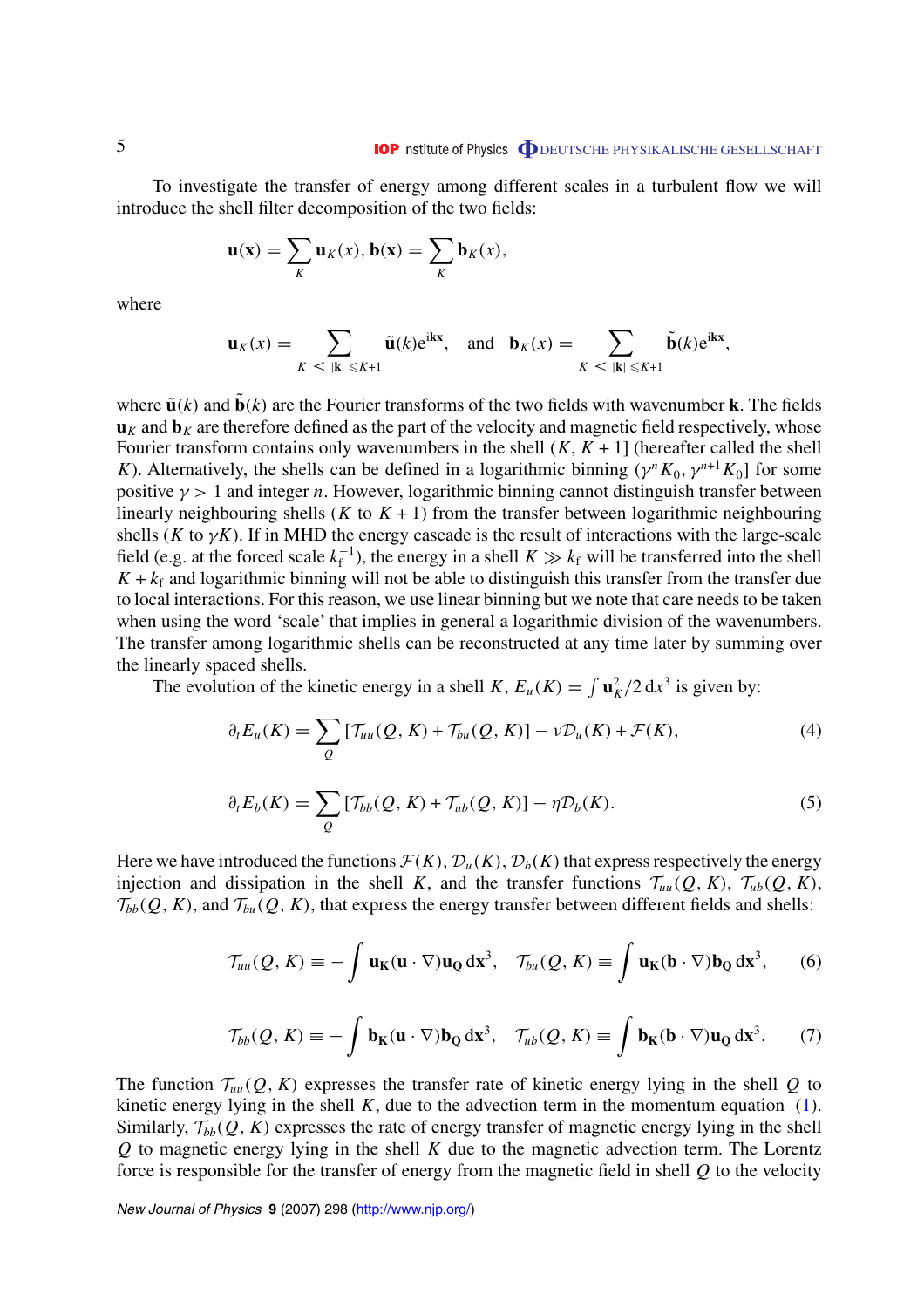<span id="page-6-0"></span>field in the shell K, and the resulting transfer function is given by  $\mathcal{T}_{bu}(Q, K)$ . Finally, the term responsible for the stretching of the magnetic field lines in the induction equation ([2](#page-4-0)) results in the transfer of kinetic energy to magnetic energy, and is expressed by  $\mathcal{T}_{ub}(Q, K)$ . These transfer functions satisfy

$$
\mathcal{T}_{vw}(Q,K) = -\mathcal{T}_{wv}(K,Q). \tag{8}
$$

(where *v, w* can be either *u* and*/*or *b*). This expression indicates that the rate at which the shell *Q* gives energy to the shell *K* is equal to the rate the shell *K* receives energy from the shell *Q*.

The shell-to-shell energy transfer functions have been studied extensively for a variety of mechanically forced and decaying MHD flows in two and three dimensions, in the saturated turbulent regime and in the kinematic dynamo regime [[20\]](#page-18-0)–[\[22](#page-18-0)], [[25,](#page-18-0) [33,](#page-18-0) [34\]](#page-18-0). Here we present a short summary of the results. In all cases examined in the literature the transfers  $\mathcal{T}_{uu}$  and  $\mathcal{T}_{bb}$  have a local behaviour: energy is transferred forward between nearby shells, from slightly smaller wavenumbers to slightly larger wavenumbers. This is similar to what is measured in hydrodynamic turbulence [\[9](#page-17-0), [10\]](#page-17-0), [\[35](#page-18-0)]–[\[38](#page-19-0)]. On the other hand, the transfers  $\mathcal{T}_{bu}$  and  $\mathcal{T}_{ub}$ , that express the energy exchange between the two different fields, have a rather different behaviour. The magnetic field in a shell *K* receives energy at the same rate from all wavenumbers smaller than *K*, and gives energy to shells with slightly larger wavenumbers. In addition, when the system is mechanically forced there is a strong input of magnetic energy directly from the forced scale to all shells [[21](#page-18-0), [23](#page-18-0), [34](#page-18-0)]. This kind of transfer is absent in free decaying runs [\[22](#page-18-0)]. We note that in mechanically forced runs, the velocity field has to supply energy to the magnetic field all the time in order to sustain the magnetic field against Ohmic dissipation. This is not necessarily true for freely decaying runs where both fields are dissipated in time. As a result, some differences can be expected in the transfer function of mechanically forced dynamos, free decaying runs, and electrically forced flows (not examined here).

A natural question to ask is: why the transfer between two different fields (expressed by the functions  $\mathcal{T}_{bu}$  and  $\mathcal{T}_{ub}$ ) is so different than the transfers among the same field ( $\mathcal{T}_{uu}$  and  $\mathcal{T}_{bb}$ )? The answer we will support in the present paper is that correlations between the velocity field and magnetic field make shells of widely separated wavenumbers efficient for the transfer of energy. To support this claim we compare the energy transfer of two different sets of velocity and magnetic fields  $(\mathbf{u}, \mathbf{b})$ . The first set  $(\mathbf{u}_1, \mathbf{b}_1)$  comes from a (numerical) solution of the MHD equations: a turbulent MHD flow resulting from a saturated dynamo simulation with ABC (helical) forcing acting at the wavenumber  $k_f \approx 3$ . The Reynolds numbers of the flow are  $R_e = R_m \approx 820$  with  $R_e = UL/\nu$  and  $R_m = UL/\eta$  the mechanical and magnetic Reynolds numbers respectively, based on the integral scale of the flow  $L = 2\pi \left(\int E(k)k^{-1}dk / \int E(k)dk\right)$ . The simulation was done on a 256<sup>3</sup> grid. The second set of fields  $(\mathbf{u}_2, \mathbf{b}_2)$  was created by taking the first set and randomizing the phases of each Fourier coefficient under the procedure  $\tilde{\mathbf{u}}_2(\mathbf{k}) = e^{i\phi_{\mathbf{k}}}\tilde{\mathbf{u}}_1(\mathbf{k})$  and  $\mathbf{b}_2(\mathbf{k}) = e^{i\psi_{\mathbf{k}}}\mathbf{b}_1(\mathbf{k})$ , where  $\phi_{\mathbf{k}}$  and  $\psi_{\mathbf{k}}$  are random numbers that depend only on the wavenumber **k**. In this way, incompressibility of each field, the kinetic and magnetic energy spectra, and the kinetic and magnetic helicities remain unchanged. However, the cross helicity of the two fields can change, which is a desired effect since we want to destroy correlations between the fields and their modes. In practice, five different realizations were used for the fields  $(\mathbf{u}_2, \mathbf{b}_2)$ . Each realization was obtained by applying a different sequence of random phases to the fields  $(\mathbf{u}_1, \mathbf{b}_1)$ . The transfers resulting from each realization were averaged at the end.

A cross-section of the *z*-component of the current density ( $j_z$ , with  $\mathbf{j} = \nabla \times \mathbf{b}$ ) for the two sets is shown in figure [1.](#page-7-0) The thin filaments with strong current that appear in the right panel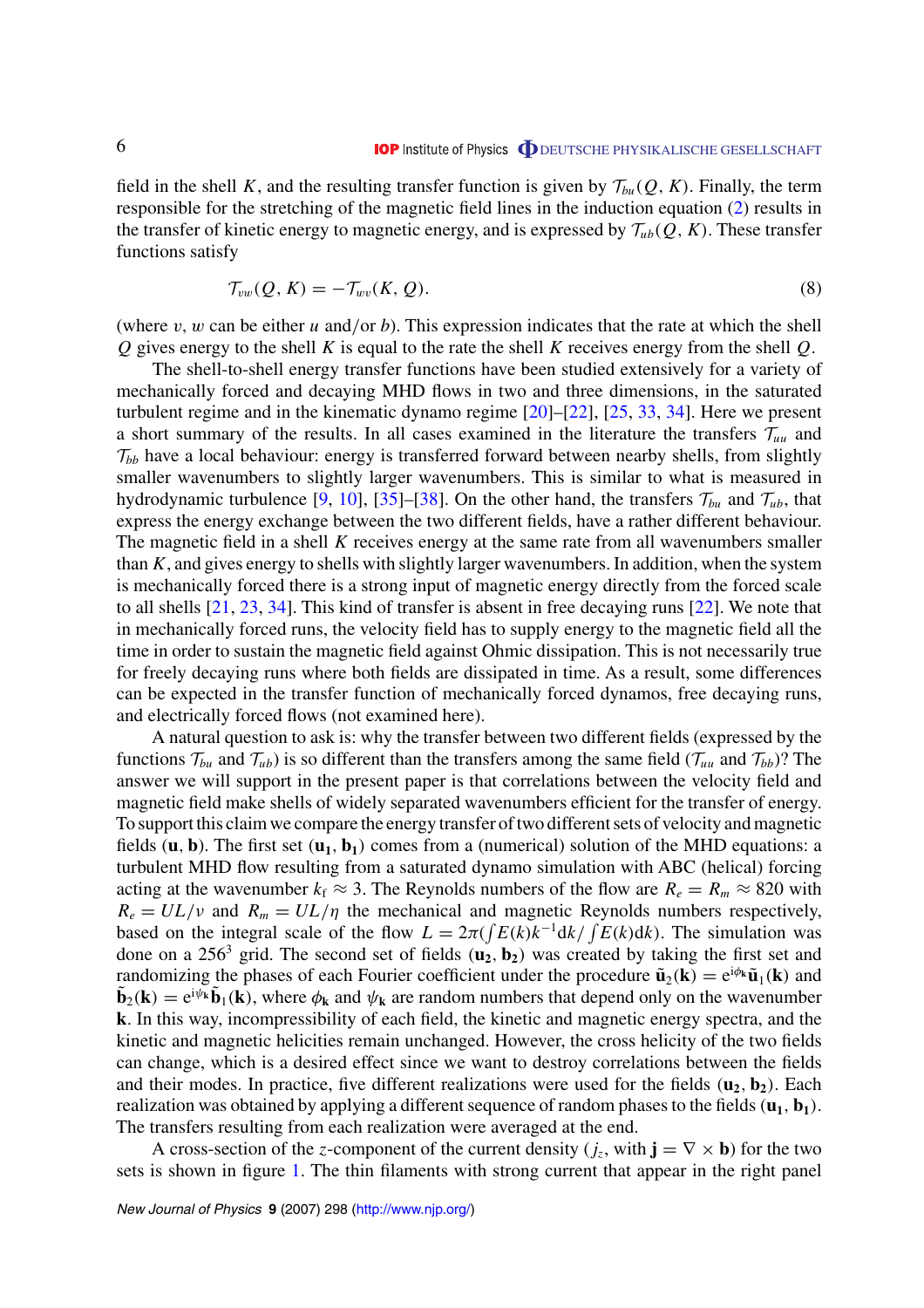<span id="page-7-0"></span>

**Figure 1.** Cross-section showing the *z*-component of the current density on the  $x-y$  plane in the MHD simulation (left) and in the set after randomizing phases in Fourier space (right). Note that thin filaments in the cross-section, associated with current sheets in the 3D flow, have disappeared in the right panel.



**Figure 2.** Probability density function of the *z*-component of the current density for the magnetic field  $\mathbf{b}_1$  from the numerical simulation (left panel), and for the magnetic field **b**<sub>2</sub> after randomizing phases (right panel).

(resulting from the numerical solution of the MHD equations) are associated with cross-sections of current sheets in the three-dimensional (3D) box. The right panel shows the same cross-section for the randomized magnetic field. In this case the thin filaments have disappeared. Figure 2 shows the probability density function of  $j_z$  for the two sets. The stretched exponential distribution with strong tails denoting intermittency that results from the magnetic field  $\mathbf{b}_1$  stemming from the numerical simulation (left panel), transforms into a Gaussian distribution for the randomized field  $\mathbf{b}_2$  (right panel).

Using these two sets the transfer functions were calculated. Figure  $\beta$  shows  $\mathcal{T}_{uu}(Q, K)$  and  $\mathcal{T}_{ub}(Q, K)$  for a fixed value of  $K = 25$ . The solid line shows the transfer functions for the solution of the MHD equations  $(\mathbf{u}_1, \mathbf{b}_1)$ , and the dashed line shows the same transfers for the random phased fields  $(\mathbf{u}_2, \mathbf{b}_2)$ . Although the transfers for the random phased fields are noisier, the shape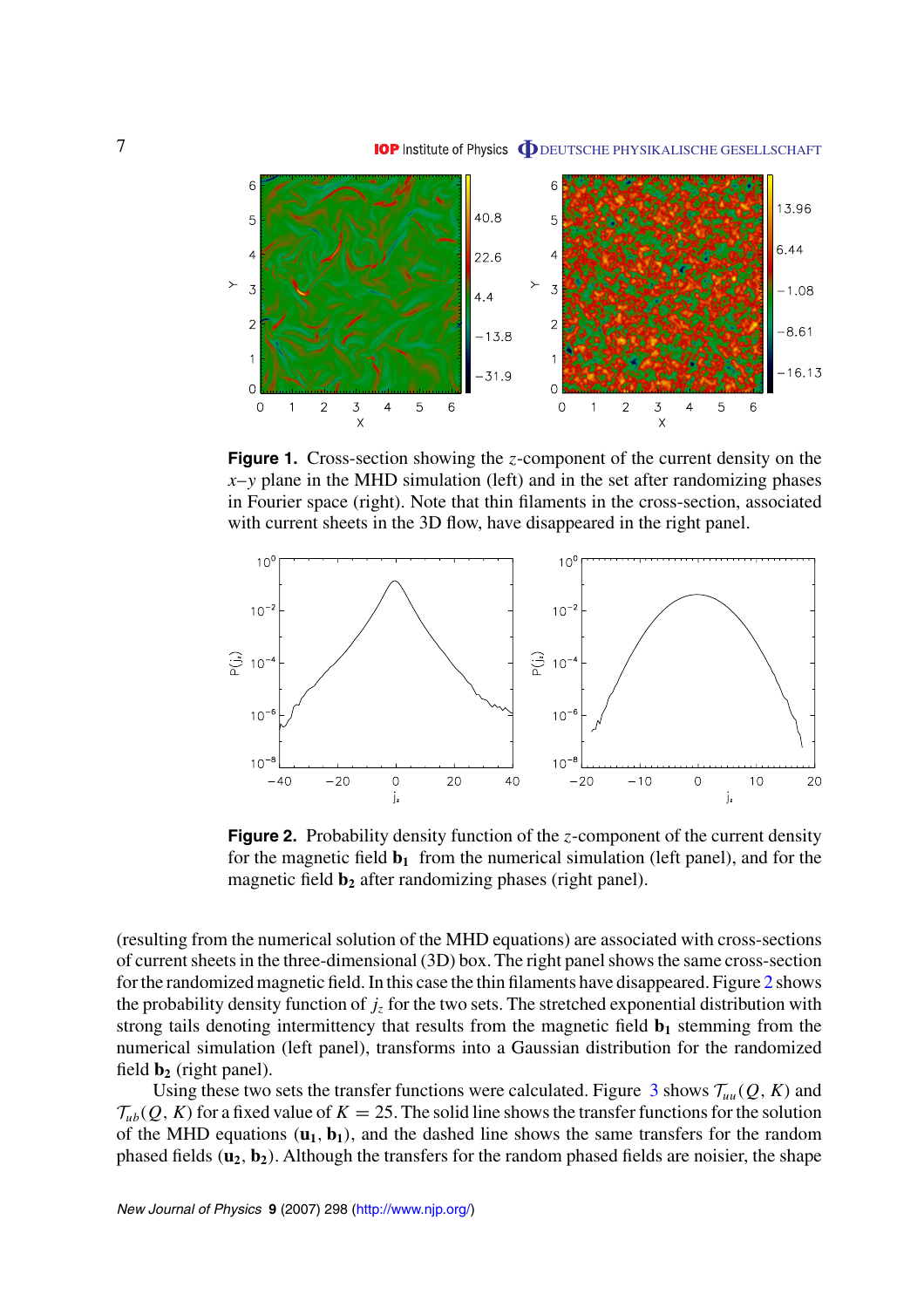<span id="page-8-0"></span>

**Figure 3.** Transfer functions  $\mathcal{T}_{uu}$  (left panel) and  $\mathcal{T}_{ub}$  (right panel) at a fixed value of  $K = 25$  for the velocity and magnetic field stemming from a numerical simulation  $(\mathbf{u}_1, \mathbf{b}_1)$  (solid lines) and for the set with randomized phases  $(\mathbf{u}_2, \mathbf{b}_2)$ (dashed lines).

of the  $\mathcal{T}_{uu}$  transfer is similar to the  $(\mathbf{u}_1, \mathbf{b}_1)$  set: most of the transfer results from nearby shells. This is expressed in the solid and dashed lines in the left panel of figure 3 by the positive peak to the left of  $Q = K = 25$ , and by the negative peak to the right of  $Q = K = 25$  in  $\mathcal{T}_{uu}(Q, K)$ . The negative peak in  $\mathcal{T}_{uu}$  expresses kinetic energy is taken from wavenumbers  $Q$  slightly smaller than  $K = 25$ , while the positive peak denotes kinetic energy is given to wavenumbers Q slightly larger than  $K = 25$ . The transfer of kinetic energy due to the advection term in the momentum equation ([1\)](#page-4-0) is as a result local and direct, for both sets  $(\mathbf{u}_1, \mathbf{b}_1)$  and  $(\mathbf{u}_2, \mathbf{b}_2)$ . The fact that the amplitude of the transfer functions is smaller for  $(\mathbf{u}_2, \mathbf{b}_2)$  probably reflects that the fields with randomized phases being less intermittent, third order quantities in the fields (as the energy flux and transfers) are smaller.

The transfer  $\mathcal{T}_{ub}$  behaves differently. For  $(\mathbf{u}_1, \mathbf{b}_1)$ ,  $\mathcal{T}_{ub}$  peaks at  $Q \approx 3$ , where mechanical energy is injected by the external forcing, and it is positive for all wavenumbers  $0 < Q < K = 25$ (the 'plateau'). This expresses the result previously discussed. In mechanically forced MHD flows, kinetic energy is transferred directly from the forced scale and all shells with wavenumbers  $Q < K$  to magnetic energy at each shell *K*. The negative peak in  $\mathcal{T}_{ub}$  for  $Q > K = 25$  indicates magnetic energy is transferred to kinetic energy at slightly larger wavenumbers. The function  $\mathcal{T}_{ub}(Q, K)$  is highly nonlocal for the set  $(\mathbf{u}_1, \mathbf{b}_1)$ . However, for the set  $(\mathbf{u}_2, \mathbf{b}_2)$  the transfer of energy from the forced wavenumber  $Q \approx 3$  to the examined shell  $K = 25$  disappears, as well as the plateau. Most of the transfer is local but not clearly forward.

The difference in the transfer of the two fields can also be seen in figure [4](#page-9-0) where a shadowgraph plot of  $\mathcal{T}_{ub}$  is shown. The nonlocal input of energy from the forced large-scale to the magnetic field at all scales, indicated by the horizontal red-green line (left panel) is absent in the case with randomized phases (right panel). Off-diagonal transfers also disappear in the  $(\mathbf{u}_2, \mathbf{b}_2)$ set, and for this set most of the  $\mathcal{T}_{bu}$  transfer is concentrated close to the diagonal in the  $(Q, K)$ plane. Note this transfer function does not have to be antisymmetric with respect to *K* and *Q* (see equation  $(8)$  $(8)$ ).

We conclude that phase correlations for each field as well as correlations between the two fields (velocity and magnetic fields) are important for the transfer, and a simple estimate of the amplitude of the velocity and magnetic field at different scales (i.e. as used in Kolmogorov phenomenology) is not sufficient to estimate the magnitude of the nonlinear terms. We note that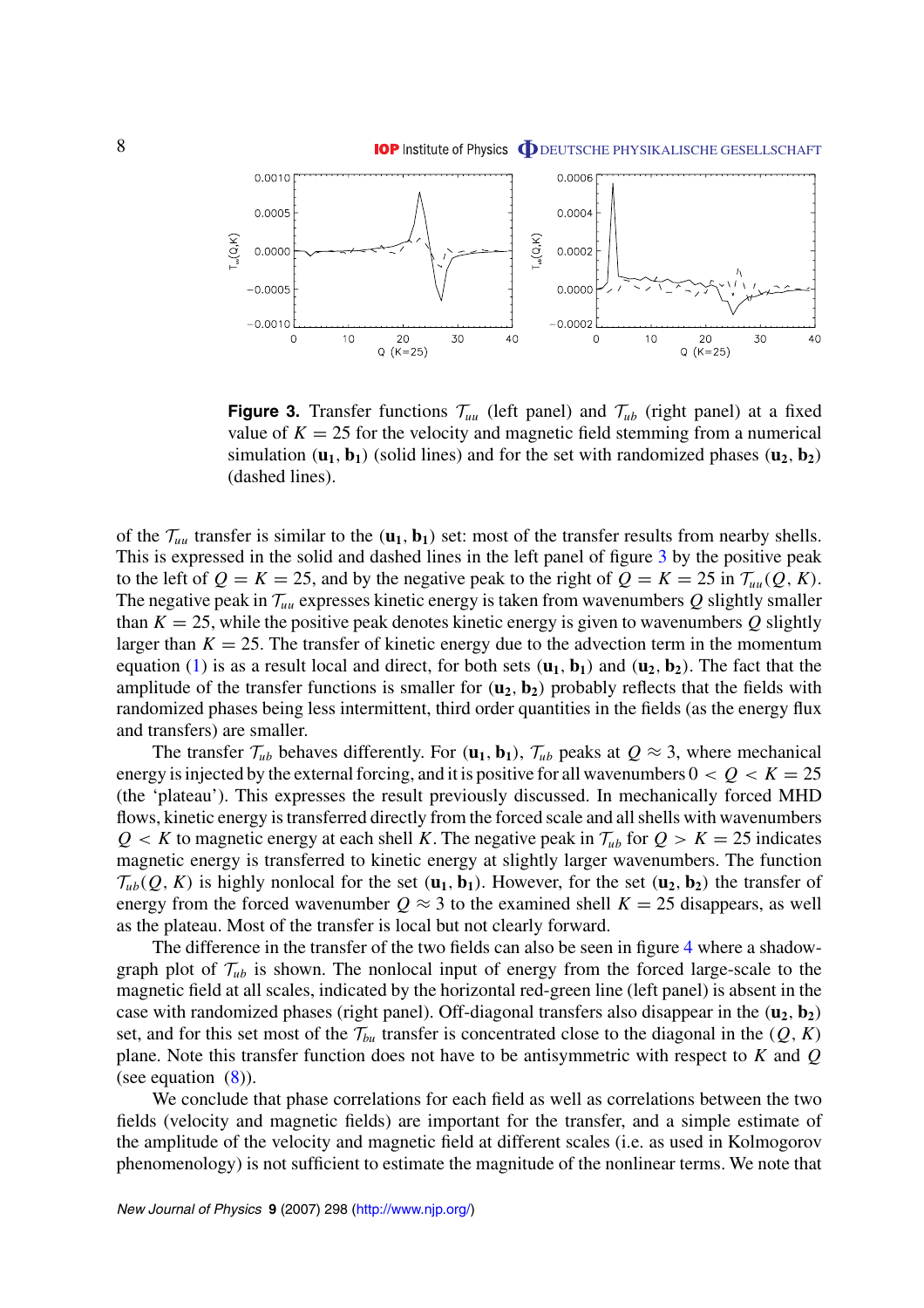<span id="page-9-0"></span>



**Figure 4.** Transfer function  $\mathcal{T}_{ub}(Q, K)$  (from kinetic energy in the shell Q to magnetic energy in the shell  $K$ ) for the velocity and magnetic field stemming from a DNS  $(\mathbf{u}_1, \mathbf{b}_1)$  (left panel) and for the set with randomized phases  $(\mathbf{u}_2, \mathbf{b}_2)$ (right panel). The amplitude of both transfers was normalized to the maximum of  $|\mathcal{T}_{ub}(Q, K)|$ .

the correlation between velocity and magnetic fields is also known to be of importance for the energy cascade when a strong guiding field is present [[39\]](#page-19-0).

# **3. Magnetic helicity cascade**

Besides the evolution of the energy, the evolution of magnetic helicity can also play an important role in the dynamics of an MHD system. Early studies using mean-field theory [\[31,](#page-18-0) [32\]](#page-18-0), discrete scale models [[40,](#page-19-0) [41\]](#page-19-0), and turbulent closure models [\[26](#page-18-0), [42](#page-19-0)] have shown within the framework of the approximations made that magnetic helicity cascades inversely from small scales to large scales. DNS [\[27](#page-18-0)]–[\[29\]](#page-18-0), [[43,](#page-19-0) [44\]](#page-19-0) have verified the inverse transfer and/or cascade of magnetic helicity, as well as the generation of large-scale magnetic fields from small-scale helical forcing. To this inverse cascade of helicity are attributed the large-scale magnetic fields observed in many astrophysical objects. Magnetic helicity is also observed in the solar photosphere in association with coronal mass ejections (CMEs) and sigmoids [\[45](#page-19-0)]–[\[49](#page-19-0)].

Typically, in numerical investigations of the inverse cascade of magnetic helicity, the flow is forced with a mechanical helical forcing at some intermediate scale, and after the system has reached a hydrodynamic turbulent steady state a small seed magnetic field is introduced (a 'dynamo simulation', as discussed in more detail in the next section). The stretching of the magnetic field lines by the helical flow amplifies the magnetic energy. The process also creates magnetic helicity of the same sign than the kinetic helicity in scales smaller than the forced scales, and magnetic helicity of the opposite sign in the larger scales. As the magnetic field grows stronger and the Lorentz force feeds back on to the flow, the magnetic helicity at the large scales cascades inversely to even larger scales until the largest scale of the system is reached. After this point the magnetic helicity and energy in the largest scale keeps growing possibly until magnetic diffusivity becomes important and saturates the growth [\[28](#page-18-0)].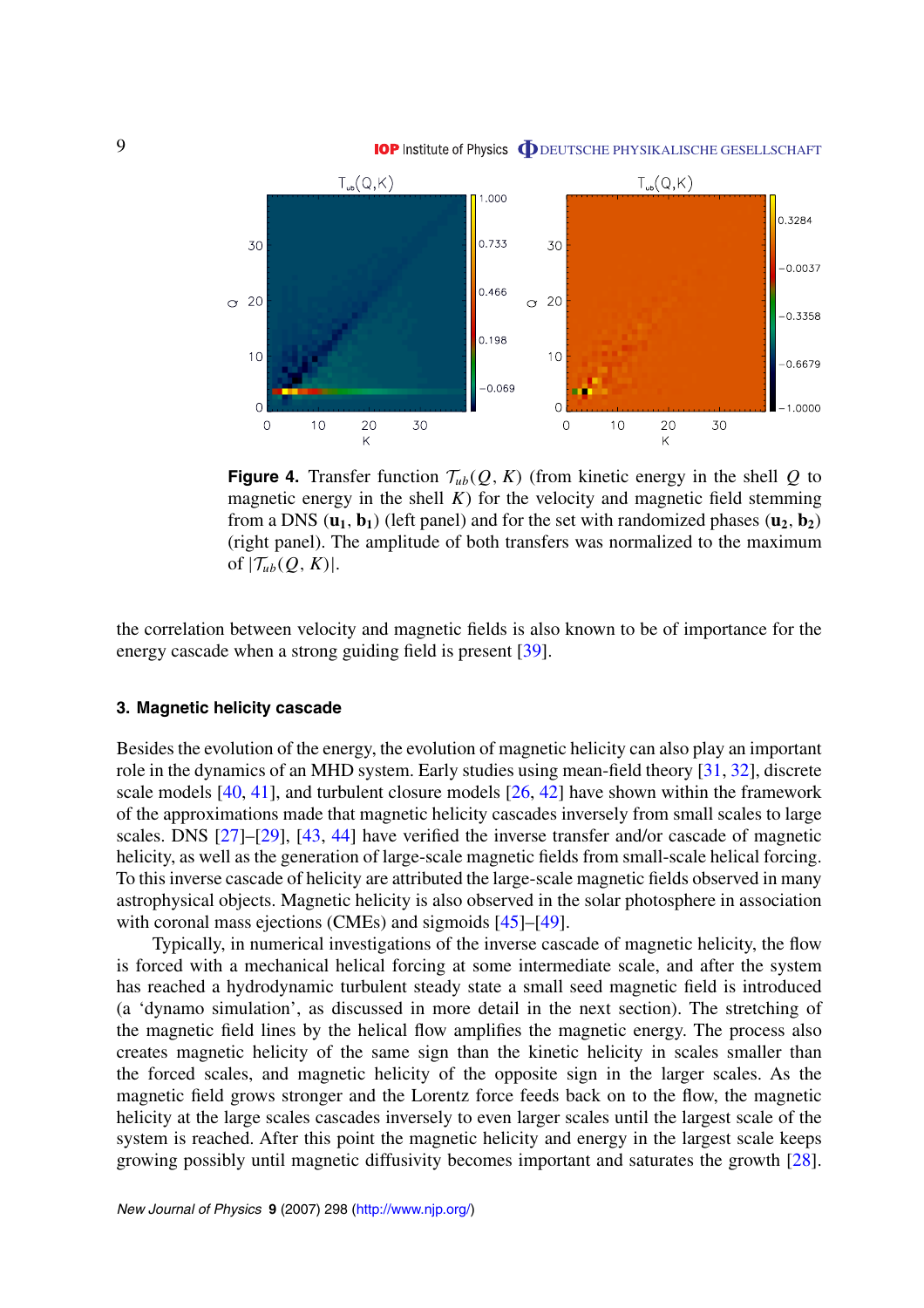The fate of the small-scale helicity has not been investigated as much. However, in large Reynolds number flows it is important to know if the small-scale magnetic helicity cascades also to larger scales (in which case it will pile up close to the forced scale or cancel some of the magnetic helicity of opposite sign in the large scales), or if it is transferred to smaller scales where it can be destroyed by the magnetic diffusivity. In the former case, no net generation of magnetic helicity exists in the limit of infinite magnetic Reynolds number since both signs of helicity cancel. In the latter case, the small-scale helicity is dissipated even in the limit of infinite magnetic Reynolds number, and the sign of the magnetic helicity in the large-scale prevails. To find the direction of the cascade of helicity one has to determine the sign of the helicity flux

$$
\Pi_{\mathrm{H}}(K) = \int \mathbf{b}_K^{\lt} \cdot (\mathbf{u} \times \mathbf{b}) \, \mathrm{d}x^3,\tag{9}
$$

where  $\mathbf{b}_K^<$  is the magnetic field filtered so that only the wavenumbers in the range  $0 < |\mathbf{k}| < K$ are kept (not to be confused with the band-pass filtered **b** field  $\mathbf{b}_K$  defined in the previous section). If the flux of helicity remains of the same sign for all wavenumbers the two signs of helicity cascade in opposite directions. If however both the small-scale positive helicity and the largescale negative helicity cascade to large scales the flux of helicity will change sign close to the forcing scale.

A detailed examination of the cascading process of magnetic helicity in mechanically and electrically forced flows was investigated in [[30\]](#page-18-0), where its transfer rate among different scales was measured from DNS. In the examined runs with mechanical forcing, a positive helical forcing was applied at intermediate scales so that enough large scales were available for an inverse cascade of magnetic helicity to develop. This election naturally limits the Reynolds numbers that can be resolved, and as a result only moderate Reynolds numbers were considered and scales smaller than the forcing scale could not be considered as inertial range scales. In this work we re-examine the same run (with forcing at  $k_f \approx 10$  and a spatial resolution of 256<sup>3</sup> grid points) along with a run forced with the same (positive) sign of kinetic helicity but at larger scales ( $k_f \approx 3$  and the same spatial resolution) to investigate the evolution of the magnetic helicity in the small scales with better scale separation. The corresponding Reynolds numbers are  $R_e = R_m \approx 240$  in the run forced at  $k_f \approx 10$ , and  $R_e = R_m \approx 820$  in the run forced at  $k_f \approx 3$ .

The magnetic helicity spectrum for the run forced at  $k_f \approx 3$  is shown in figure [5](#page-11-0) (left panel) along with the magnetic helicity flux (right panel) for several different times (the first time is before the magnetic helicity spectrum peaks at the largest scale, and the latter is after the spectrum peaks at the largest scale). For comparison we also show the magnetic helicity spectrum and flux for the run forced at  $k_f \approx 10$  in figure [6.](#page-11-0) Clearly the flux remains of the same sign for all scales in both cases, even though the magnetic helicity changes sign at *k* ∼ *k*f. This implies a different cascade direction for the two signs of magnetic helicity, i.e. that negative helicity (mostly concentrated at the large scales) cascades to larger scales, or equivalently that positive helicity (mostly concentrated at scales smaller then the forcing scale) cascades to smaller scales. As a result, positive helicity cascading forward in scales smaller than the forcing scale, will dissipate when the dissipative scales are reached. At late times the negative magnetic helicity in the large scales will dominate.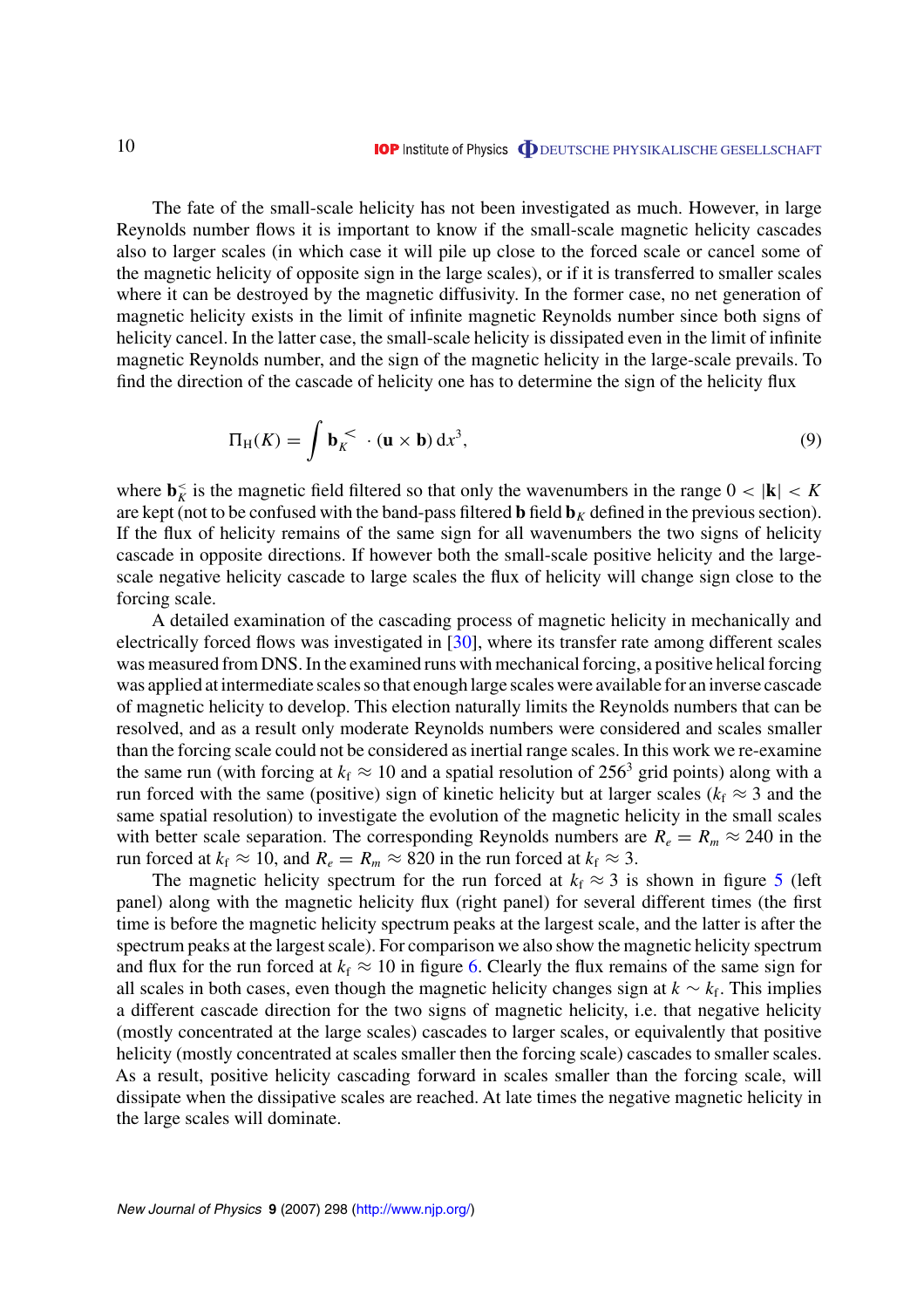<span id="page-11-0"></span>

**Figure 5.** Magnetic helicity spectrum (left panel) and flux (right panel) for the run forced at  $k_f \approx 3$ . Solid lines correspond to positive sign of helicity and flux, while dashed lines correspond to negative sign. The forcing wavenumber is indicated on the left by the arrow. Two different times are shown, before magnetic helicity peaks at  $k = 1$  and after the helicity peaks at the largest available scale.



**Figure 6.** Magnetic helicity spectrum (left panel) and flux (right panel) for the run forced at  $k_f \approx 10$ . Same labels as in figure 5. On the left panel, two different times are shown, before magnetic helicity peaks at  $k = 1$  and after the helicity peaks at the largest available scale. On the right panel, five curves indicating the evolution of the flux are shown, including at intermediate times.

The transfer rate of magnetic helicity at shell *Q* into magnetic helicity at shell *K* is defined as:

$$
\mathcal{T}_{h}(Q, K) = \int \mathbf{b}_{K} \cdot (\mathbf{u} \times \mathbf{b}_{Q}) d\mathbf{x}^{3}.
$$
 (10)

The function  $\mathcal{T}_h(Q, K)$  expresses the transfer rate of positive helicity from the shell Q to the shell *K*, or equivalently the transfer rate of negative helicity from the shell *K* into the shell *Q*. Positive values of  $\mathcal{T}_{h}(Q, K)$  imply that positive magnetic helicity is transferred from the shell Q to the shell *K*, while negative values imply the reverse transfer. The terms responsible for this transfer are conservative and do not generate or destroy total magnetic helicity. These terms are responsible only for the redistribution of magnetic helicity among different scales. This fact is expressed by the antisymmetric property of  $\mathcal{T}_{h}(Q, K)$ :

$$
\mathcal{T}_{h}(K,\,Q) = -\mathcal{T}_{h}(Q,\,K). \tag{11}
$$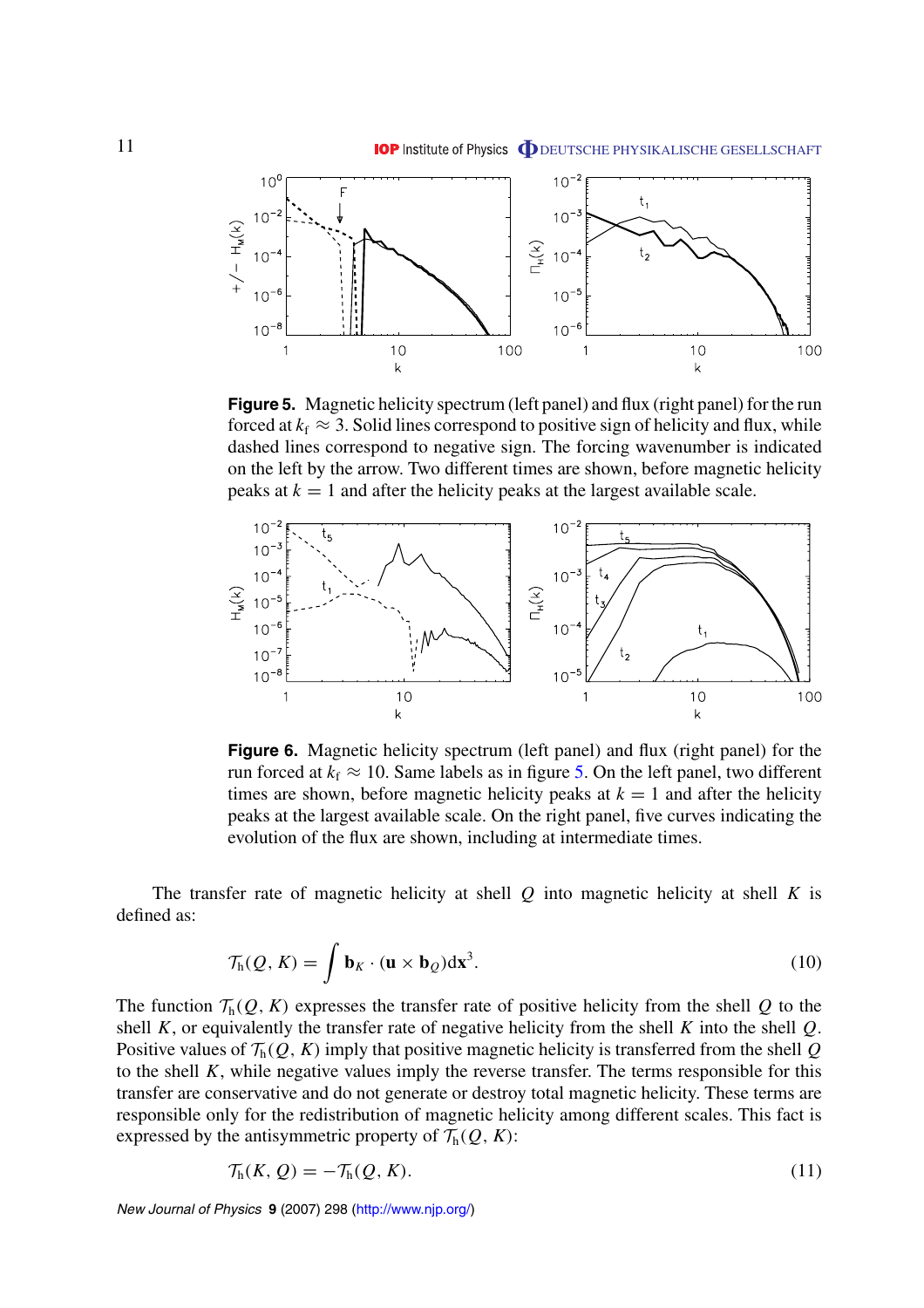

**Figure 7.** Magnetic helicity transfer function  $\mathcal{T}_h(Q, K)$  for  $K = 1$  (left panel) and  $K = 20$  (right panel) in a simulation with helical mechanical forcing acting at  $k_f \approx 3$ .

We stress that magnetic helicity (unlike energy) is not a positive definite quantity and care needs to be taken when results are interpreted. The analysis of the run forced at smaller scales  $(k_f \approx 10)$  showed that the magnetic helicity cascade has (superposed to a local inverse transfer) a strongly nonlocal behaviour in two different ways. Firstly, there is a direct input of magnetic helicity from the forced scale directly into the largest scale of the system, that increases as a result of the absolute value of the magnetic helicity at the largest scales. Secondly, there is transfer of helicity from the large (negative) helical scales to the small 'dissipative' (positive) helical scales, destroying as a result both the large-scale positive helicity and the small-scale negative helicity. We note however that for this run the Reynolds number was small and the scales smaller than that of forcing were close to the viscous cut off.

For this reason, we examine here the run forced at larger scales ( $k_f \approx 3$ ). This run has only a few wavenumbers for the inverse cascade of magnetic helicity to develop, but allows us to examine in more detail the dynamics of the magnetic helicity in the small scales. In figure 7 the transfer function  $\mathcal{T}_{h}(Q, K)$  is shown for two different values of K. The left panel shows transfer for  $K = 1$  (this shell is dominated by negative magnetic helicity, see the spectrum in figure [5\)](#page-11-0). The figure demonstrates that the largest scale of the system receives negative helicity from the forced scale  $k_f \sim 3$  (note the negative peak of  $\mathcal{T}_h$  for  $Q \approx 3$ ) while at the same time it is 'losing' negative magnetic helicity to the small scales (indicated by the positive values of  $\mathcal{T}_h$  for  $Q > 3$ ). In the right panel we show the transfer of helicity for the shell  $K = 20$  (a shell with positive magnetic helicity). As it can be seen, there are two components in the transfer. Firstly, there is a local direct transfer of the positive magnetic helicity, i.e. the shell  $K = 20$ receives magnetic helicity from slightly smaller wavenumbers and gives magnetic helicity to slightly larger wavenumbers (note the two peaks close to  $Q \approx K = 20$ ). Secondly, there is a negative transfer of magnetic helicity from the shell  $K = 20$  to the  $Q = 1$  shell. This transfer is highly nonlocal and it is of the same order of magnitude than the local component of the transfer. This nonlocal contribution is probably related to reconnection events that allow the large- and small-scale magnetic fields to unwind by a change of topology in the magnetic field lines.

What determines the saturation amplitude of the large-scale magnetic helicity? If the saturated large-scale field is the result of a balance between the magnetic diffusivity at the large scales *L* and the forcing *F* that injects helicity and energy at intermediate scales, the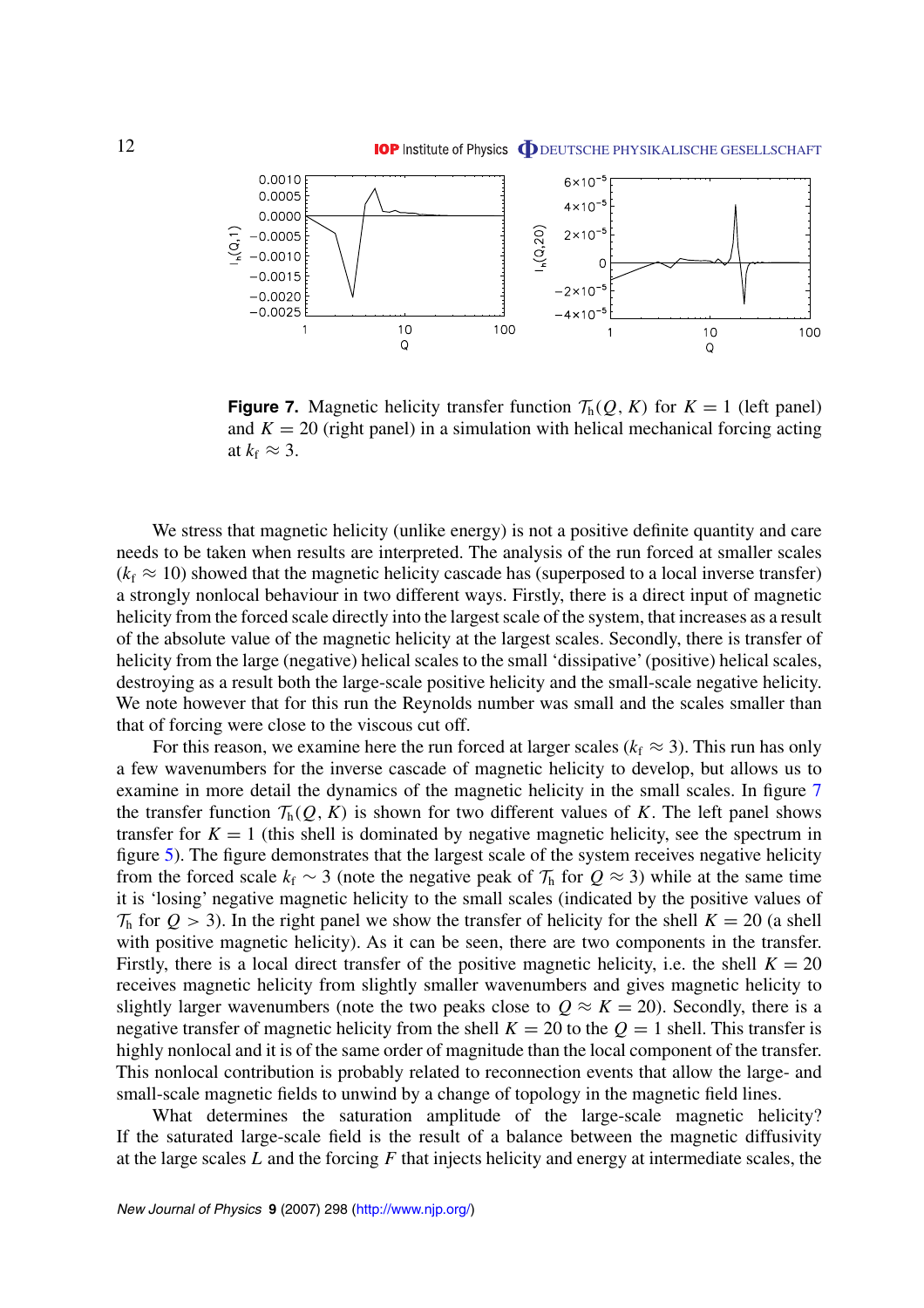<span id="page-13-0"></span>amplitude of the magnetic field at large-scale  $B_0$  should scale like  $B_0 \sim FL^2/\eta$  which is very large. If however the non-local transfer of magnetic helicity is efficient enough to destroy largescale helicity, saturation can be reached for smaller amplitudes of  $B_0$  (we note that in physical systems there is also expulsion of magnetic helicity from outflows that helps saturation of the large-scale magnetic field at smaller values). Of course an investigation of the saturation value of the magnetic field in helical flows and its scaling with the magnetic Reynolds and magnetic Prandtl numbers requires long (on the order of diffusive timescales) and high resolution runs, that are numerically too expensive to be investigated yet. It is likely however that the saturation amplitude of the large-scale magnetic field will depend on the way magnetic field lines reconnect in the small scales. It has been shown for example in [[2\]](#page-17-0) that the inclusion of the Hall effect (a term that acts on small scales) can increase substantially the saturation amplitude of the magnetic field in the large scales.

The observed direct transfer of magnetic helicity in scales smaller than the forcing scale has also implications for estimations of the diffusion time of the small-scale magnetic helicity [[50\]](#page-19-0), and numerical and theoretical studies of the saturation of the *α*-effect in helical dynamos [[28,](#page-18-0) [40,](#page-19-0) [41,](#page-19-0) [51\]](#page-19-0). Many models assume there is an inverse cascade of magnetic helicity at all scales, and as a result the small-scale magnetic helicity for very large magnetic Reynolds numbers should cancel part of the large-scale magnetic helicity. However when the small-scale magnetic helicity is transferred forward to small scales, it can be dissipated very fast (compared with the largescale magnetic helicity). As a result, estimations of helicity production rates based on an inverse transfer at all scales should be revisited (see [[30\]](#page-18-0) for more details).

#### **4. Large- and small-scale dynamos**

The machinery to quantify transfer of ideal invariants between shells discussed in the previous sections can also be useful to determine what scales are involved in the amplification of the magnetic field during the kinematic stage of dynamos. Dynamos are often classified according to the scales in which magnetic energy is amplified: large- and small-scale dynamos, where large and small is often defined relative to the energy containing scale of the turbulent hydrodynamic flow [\[51](#page-19-0), [52\]](#page-19-0). Large-scale dynamos are often associated to helical flows, or to anisotropic and inhomogeneous flows (e.g. with a large-scale shear) [\[26](#page-18-0)]–[\[29](#page-18-0)], [[44](#page-19-0)]. In large-scale dynamos (e.g. in mean field dynamos  $[31, 32]$  $[31, 32]$  $[31, 32]$  $[31, 32]$ ) the growth rate of the magnetic energy is in general a function of the wavenumber. In the mean field dynamo description the generation of large-scale magnetic fields (see e.g. [\[52](#page-19-0)]) in a turbulent flow requires the existence of small-scale fields, since the sources of magnetic energy in the large scales depend on the properties of the small-scale fields if the transfer of  $H_M$  is nonlocal.

Small-scale dynamos, in which magnetic fields are correlated at scales smaller than the integral scale of the flow, are often studied for magnetic Prandtl numbers  $P_M > 1$  as found in the interstellar medium; nonhelical flows, and delta-correlated in time mechanical forcing are generally assumed [\[21](#page-18-0), [53,](#page-19-0) [54](#page-19-0)]. Since when  $\nu > \eta$  velocity fluctuations are damped fast in the subviscous scales and the magnetic energy can grow during the kinematic dynamo regime in scales were velocity fluctuations are negligible, it is clear in this case that dynamo action in the subviscous scales takes place through a nonlocal process [[24,](#page-18-0) [55,](#page-19-0) [56](#page-19-0)]. In the small mechanical Reynolds number case the velocity field in the large-scales amplifies directly the magnetic energy in all scales, and the magnetic fields at all wavenumbers grow with the same growth rate. The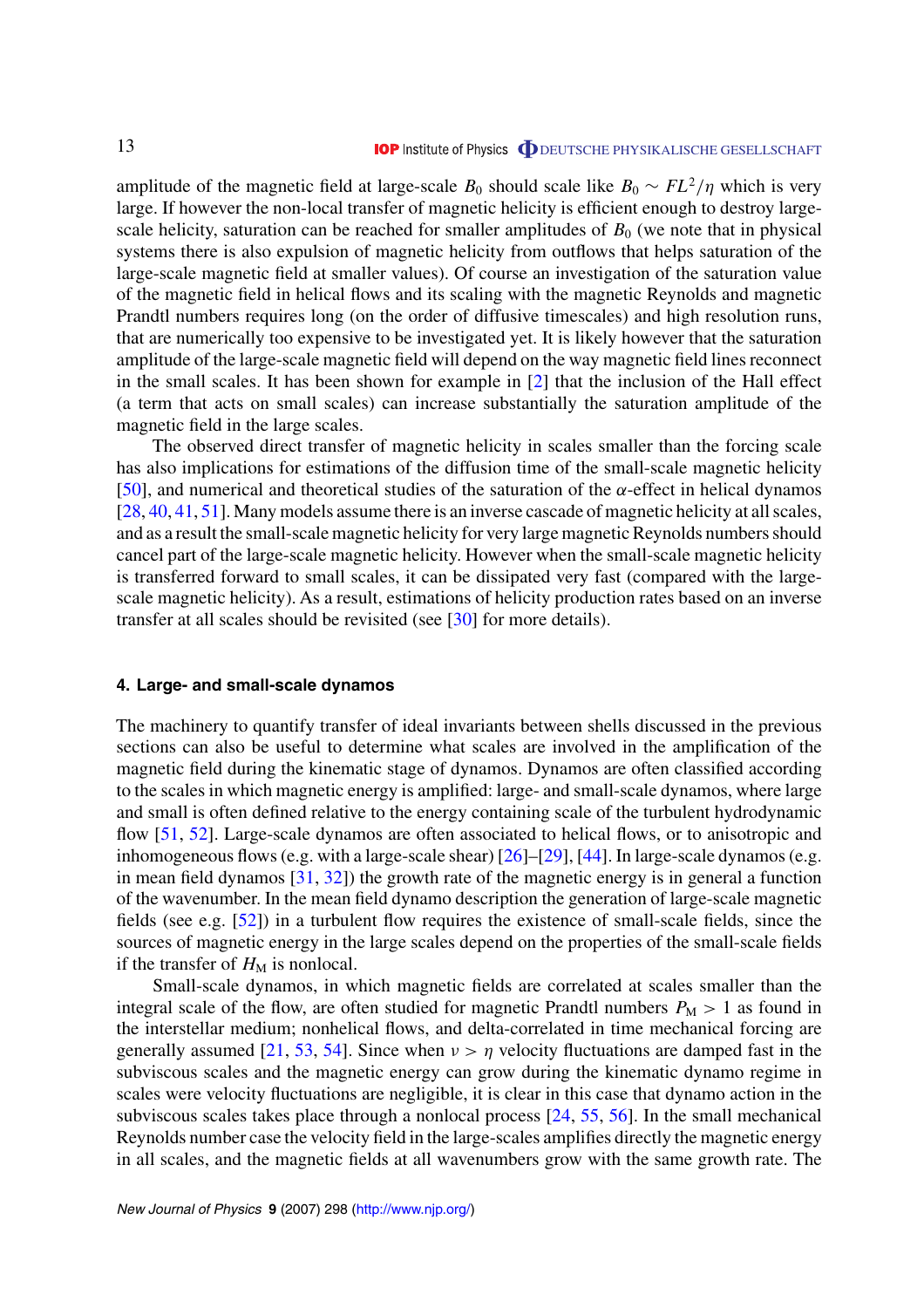magnetic energy spectrum at early times has a positive slope  $\sim k^{3/2}$  [\[57](#page-19-0)] which precludes just a direct local transfer of magnetic energy to the small scales.

The classification of large- and small-scale dynamos is however not so straightforward for the  $P_M \leq 1$  case, typical of liquid metals in the laboratory, in the Earth's core, or in the solar convection zone. In that case, magnetic energy grows in scales that are larger than the energy containing scale (the large-scale dynamo) and*/*or scales closer to the resistive scale (the smallscale dynamo). For  $R_M$  large enough, the resistive scale can be expected to be in the velocity field inertial range. In this case, 'small scales' for the magnetic fluctuations should be understood as scales smaller than the energy containing scale down to the magnetic diffusion scale. Since  $P_M \leq 1$ , velocity fluctuations can exist at scales much smaller than these scales.

Simulations with helical or nonhelical coherent forcing obtained dynamos [\[58](#page-19-0)]–[\[60](#page-19-0)] for small magnetic Prandtl numbers down to  $P_M \approx 5 \times 10^{-3}$ , using a combination of DNS and subgrid-scale modelling. For  $P_M \leq 1$ , the asymptotic value of the critical magnetic Reynolds number for the dynamo instability for nonhelical coherent forcing was found to be more than ten times larger than for helical large-scale dynamos [[60\]](#page-19-0), in agreement with theoretical arguments and mean-field models [[61\]](#page-19-0). In all these simulations and for magnetic Reynolds numbers large enough ( $R_m \approx 300$ ), a spectrum  $\sim k^{3/2}$  for the magnetic energy at early times was observed, but at late times (i.e. after the nonlinear saturation of the small magnetic scales [\[62](#page-19-0)]) the magnetic energy grows at scales larger than the energy containing scale of the flow. However, for helical forcing and small magnetic Reynolds ( $R_m \approx 40$ ) the magnetic energy spectrum peaks at the largest scale at all times. Simulations using delta-correlated in time mechanical forcing obtained a dynamo in the same limit very recently using hyper-viscosity [\[63](#page-19-0), [64\]](#page-20-0), and critical magnetic Reynolds numbers for this forcing were found to be even larger than for nonhelical coherent forcing (see [[65,](#page-20-0) [66](#page-20-0)] for theoretical studies of the critical magnetic Reynolds number for deltacorrelated in time velocity fields when  $P_M < 1$ ).

The different behaviours reported for different forcing functions, and the different properties of the magnetic energy spectrum raise several questions. When is dynamo action in the  $P_M < 1$ case of the large- or small-scale type? If both dynamos coexist, can they be distinguished? Or are the two intrinsically linked? What are the sources of the magnetic field: the velocity field in the large scales, the velocity fluctuations, or both? For  $P_M \leq 1$ , are magnetic fluctuations in the small scales sustained by dynamo action, by stretching of the large-scale magnetic field, or by the direct cascade of magnetic energy at the large scales?

The examination of the transfers functions  $\mathcal{T}_{ub}(Q, K)$  and  $\mathcal{T}_{bu}(Q, K)$  can be used to answer some of these questions. Indeed, these functions measure the amount of work the velocity field in shell *Q* does to the magnetic field in shell *K* and vice versa. *Q*-shells with positive  $\mathcal{T}_{ub}(Q, K)$  stretch and amplify magnetic energy in shell *K*. On the other hand, the amount of magnetic energy in shell *K* received from other shells *Q* due to the direct cascade of energy is measured by the transfer  $\mathcal{T}_{bb}(Q, K)$ . These transfer functions plus the magnetic dissipation function  $\mathcal{D}_b(K)$  (see equation ([5\)](#page-5-0)) can be used to define and compute the growth rate of each individual shell in dynamo simulations, as was done for helical and nonhelical forcings in  $[25]$  $[25]$  (see also  $[67]$  $[67]$ ).

In this section we compare the transfers  $\mathcal{T}_{ub}$  and  $\mathcal{T}_{bb}$  for two 256<sup>3</sup> dynamo simulations with ABC forcing acting at  $k_f \approx 3$ , and with  $R_m \approx 40$  and  $R_m \approx 400$  respectively;  $R_e \approx 820$  in both runs which therefore differ in their magnetic Prandtl number by a factor 10. Figure [8](#page-15-0) (left panel) shows the transfer  $\mathcal{T}_{ub}$  for  $K = 20$  for both runs. As previously noted, this function expresses the amount of work the velocity field in shells *Q* does to the magnetic field in the shell *K*, and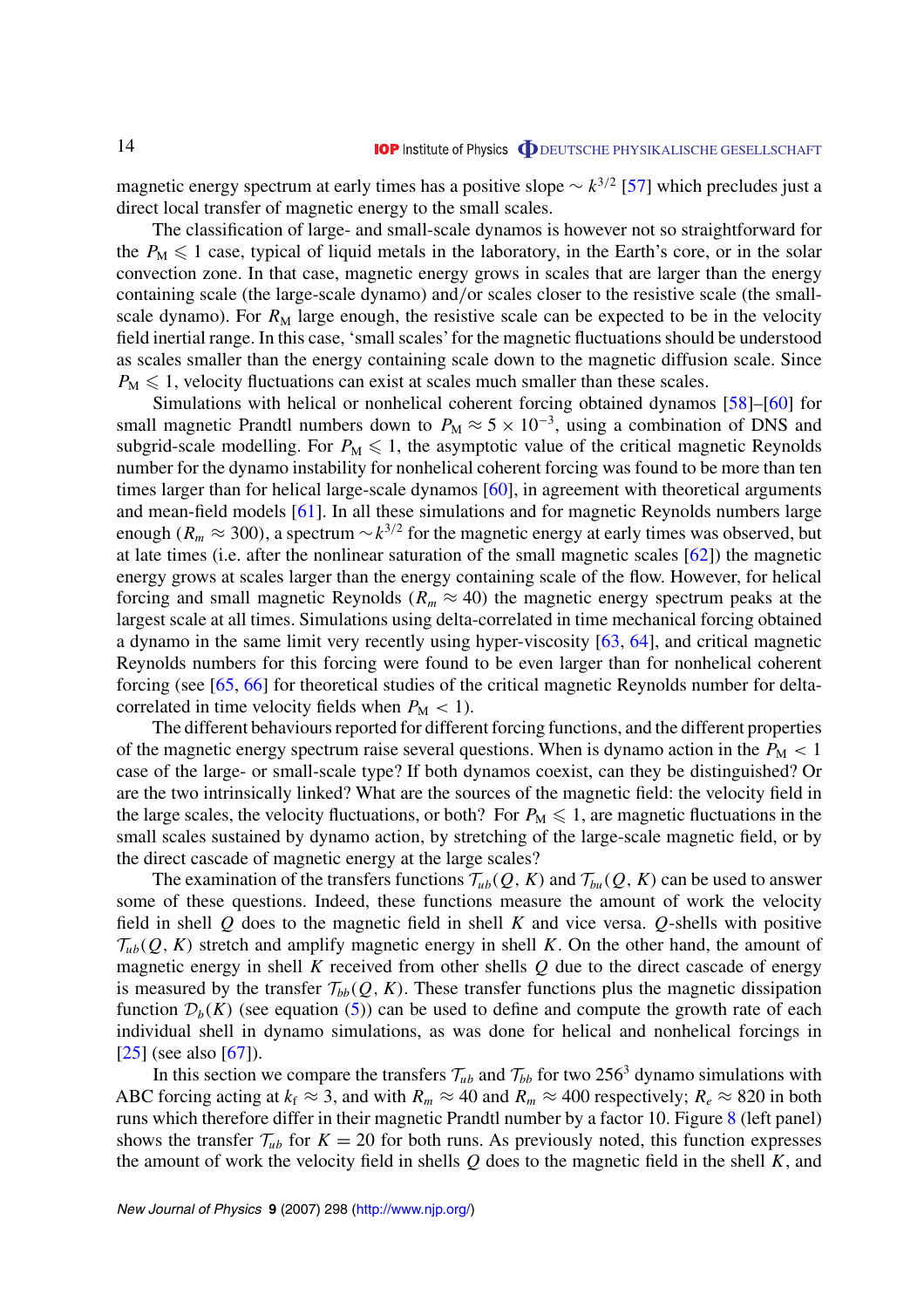<span id="page-15-0"></span>

**Figure 8.** Left panel: transfer function  $\mathcal{T}_{ub}(Q, K)$  for  $K = 20$  in the dynamo simulations with  $R_m \approx 400$  (solid) and  $R_m \approx 40$  (dashed). The transfer function for this run is small and has been multiplied by a factor of 100 for visualization purposes. Right panel: ratios  $\mathcal{R}_{LS}(K)$  and  $\mathcal{R}_{C}(K)$  (see text) for the same runs, labels are as in the left panel.

is associated with the term in the induction equation responsible for the stretching of magnetic field lines. In the run with  $R_m \approx 40$  there is no nonlocal transfer of kinetic to magnetic energy: the function  $\mathcal{T}_{ub}$  for large *K* only shows a small local transfer between shells  $Q \approx K$ . Since  $R_e \gg R_m \approx 40$  and  $Q \approx K$ , this can be understood as tangling of the large-scale magnetic field (in shells  $P \ll Q \approx K$ ) by turbulent fluctuations in the shell  $Q \approx K$  (see e.g. [\[68](#page-20-0)]). The magnetic energy injected into these sub-resistive scales is then rapidly dissipated. At small wavenumbers  $Q < 5$ , the magnetic field is mostly fed by the large-scale flow at  $k_f$  (not shown). On the other hand, the run with  $R_m \approx 400$  shows nonlocal transfer of kinetic energy from the forced scale to all magnetic scales (see the positive peak at  $Q \approx k_f$ ) and the transfer from velocity fluctuations at all scales (the positive plateau) is also present. Both the peak at  $Q \approx k_f$  and the portion of the plateau with  $Q < K$  describe stretching of small-scale magnetic fields in shells  $P \approx Q$ , since the relation  $\mathbf{k} + \mathbf{p} + \mathbf{q} = 0$  indicates that only the velocity in the shell  $Q \approx K$  can stretch large-scale magnetic field ( $P \approx 1$ ) and transfer that energy to the magnetic shell K.

The relative importance of each transfer is further illustrated by the right panel in figure 8, which shows the ratios

$$
\mathcal{R}_{LS}(K) = \sum_{Q=2,3,4} \mathcal{T}_{ub}(Q,K) / \sum_{Q} \mathcal{T}_{ub}(Q,K),
$$
\n(12)

and

$$
\mathcal{R}_{\mathcal{C}}(K) = \sum_{Q=0}^{K} \mathcal{T}_{bb}(Q, K) / \sum_{Q} \mathcal{T}_{ub}(Q, K).
$$
\n(13)

Equation (12) is the ratio of energy a magnetic shell *K* receives only from the large-scale flow (the peak at  $Q \approx 3$  in the left panel of figure 8) to the total energy received by the shell K from the velocity field at all shells. Equation (13) is the ratio of energy a magnetic shell *K* receives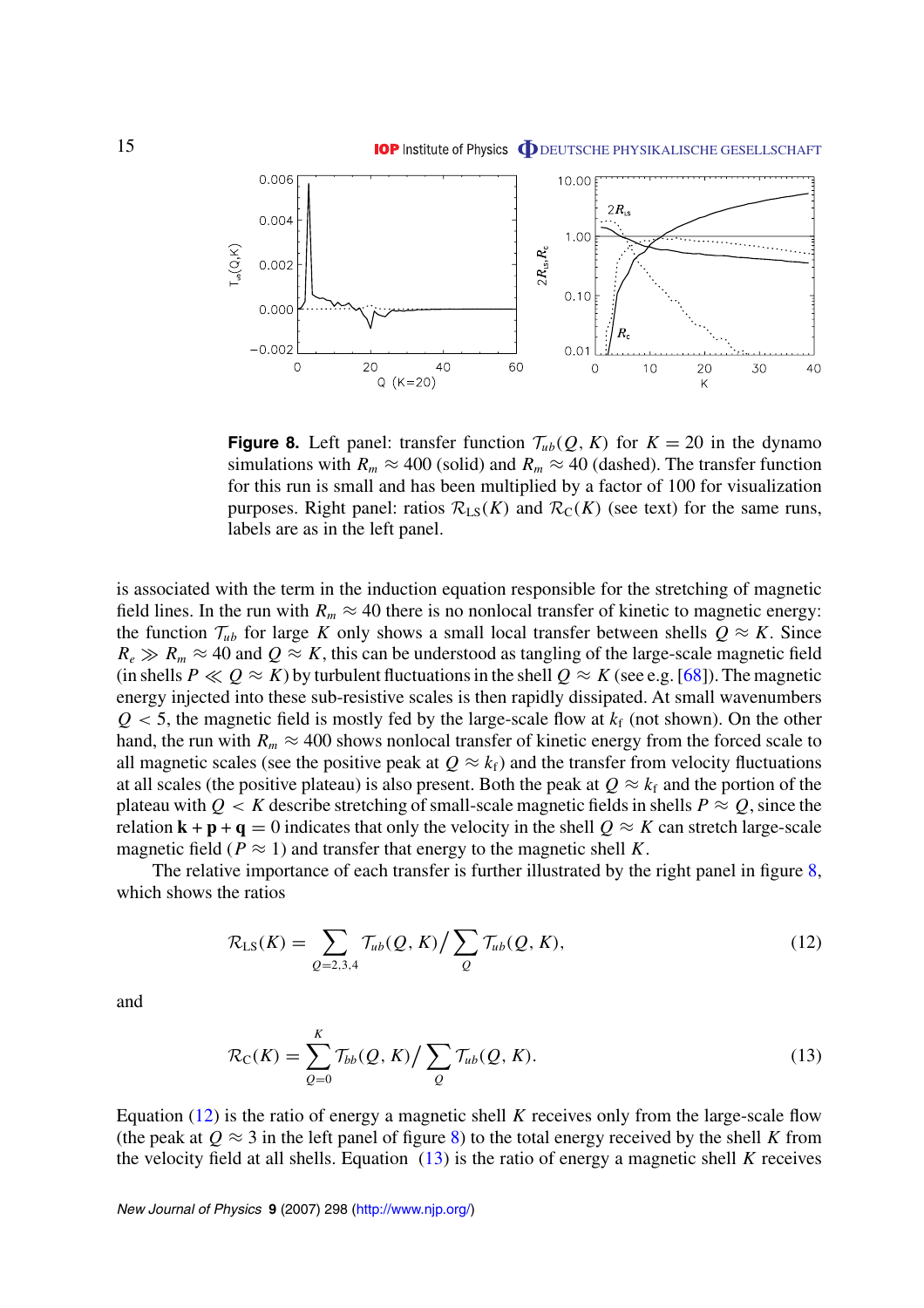<span id="page-16-0"></span>from the direct transfer of magnetic energy from larger scales to the total energy received in the same shell from the velocity field by stretching of field lines.

In the run with  $R_m \approx 40$ , the large-scale velocity field is the dominant source of magnetic energy for shells up to  $K \approx 5$ . For  $K \le 5$  the ratio  $\mathcal{R}_{C}(K)$  turns rapidly of order one and stays there for all magnetically excited scales. As a result, the small-scale magnetic fluctuations in scales smaller than the energy containing scale of the flow are mostly due to the direct transfer of magnetic energy. As the magnetic Reynolds number is increased, these results change. In the run with  $R_m \approx 400$ , the large-scale magnetic field is still sustained by the large-scale flow. But for  $K \le 5$  the ratio  $\mathcal{R}_C(K)$  grows more slowly than in the  $R_m \approx 40$  run, and is smaller than one up to  $K \approx 10$ . In these intermediate scales, stretching of magnetic field lines by the large-scale flow and by the turbulent fluctuations is dominant over the direct transfer of magnetic energy.

While both runs sustain dynamo action, in the run with  $R_M \approx 40$  only the large-scale magnetic field grows due to dynamo action. In the small-scales, magnetic energy is small and mostly fed by the direct cascade of energy. As the magnetic Reynolds number is increased, stretching of field lines in scales smaller than the energy containing scale turns to be dominant over the direct transfer of magnetic energy, and an intermediate range of scales appears where scales are excited by small-scale dynamo action. This effect is accompanied by the development of the magnetic energy spectrum∼*k*<sup>3</sup>*/*<sup>2</sup> at early times. It is worth noticing that in these simulations, the small-scale dynamo can be fed by two sources: the large-scale flow (which is unsteady, since fluctuations in a turbulent flow are present at all scales), and the velocity turbulent fluctuations at scales larger than the magnetic diffusion scale. The peak at  $Q \approx 3$  for all *K* in  $\mathcal{T}_{ub}(Q, K)$  (the small-scale dynamo from the large-scale flow) also explains the development of the spectrum  $\sim k^{3/2}$  for small wavenumbers in the magnetic energy spectrum at early times. It is worth remarking that this analysis gives only information of what are the sources of magnetic energy in each shell, for a given flow and at a given magnetic Reynolds number; the analysis of the shellto-shell transfers gives no information on why different flows have different critical magnetic Reynolds (see e.g. [\[61](#page-19-0), [65](#page-20-0), [66](#page-20-0)]).

## **5. Conclusions**

The results mentioned in the previous sections suggest that there are much stronger interactions between widely separated scales in turbulent MHD flows than in hydrodynamic flows. For a basic understanding of the MHD cascade processes, a simple order of magnitude estimation of the amplitude of the velocity and magnetic fields at each scale as well as assumptions of locality of interactions are not sufficient to reproduce all the observed results. Cross helicity and magnetic helicity also seem to play a dynamic role in the evolution of turbulent MHD flows, as was shown on a different basis in [\[69](#page-20-0)].

As a result, subgrid models need to take into account the long-range interactions and the correlations between fields in order to accurately predict the evolution of an MHD system. A turbulent eddy viscosity, for example, should depend on the different helicities of the flow and on the amplitude of the large-scale fields. Subgrid models, such as the Lagrangian averaged MHD equations (LAMHD) [\[70](#page-20-0), [71\]](#page-20-0) and rapid distortion theory (RDT) [[12,](#page-18-0) [72](#page-20-0)] are promising in that respect.

Finally we would like to comment on the last question we posed in the introduction section: can we still pursue the search for a unique universal theory that describes MHD turbulence? The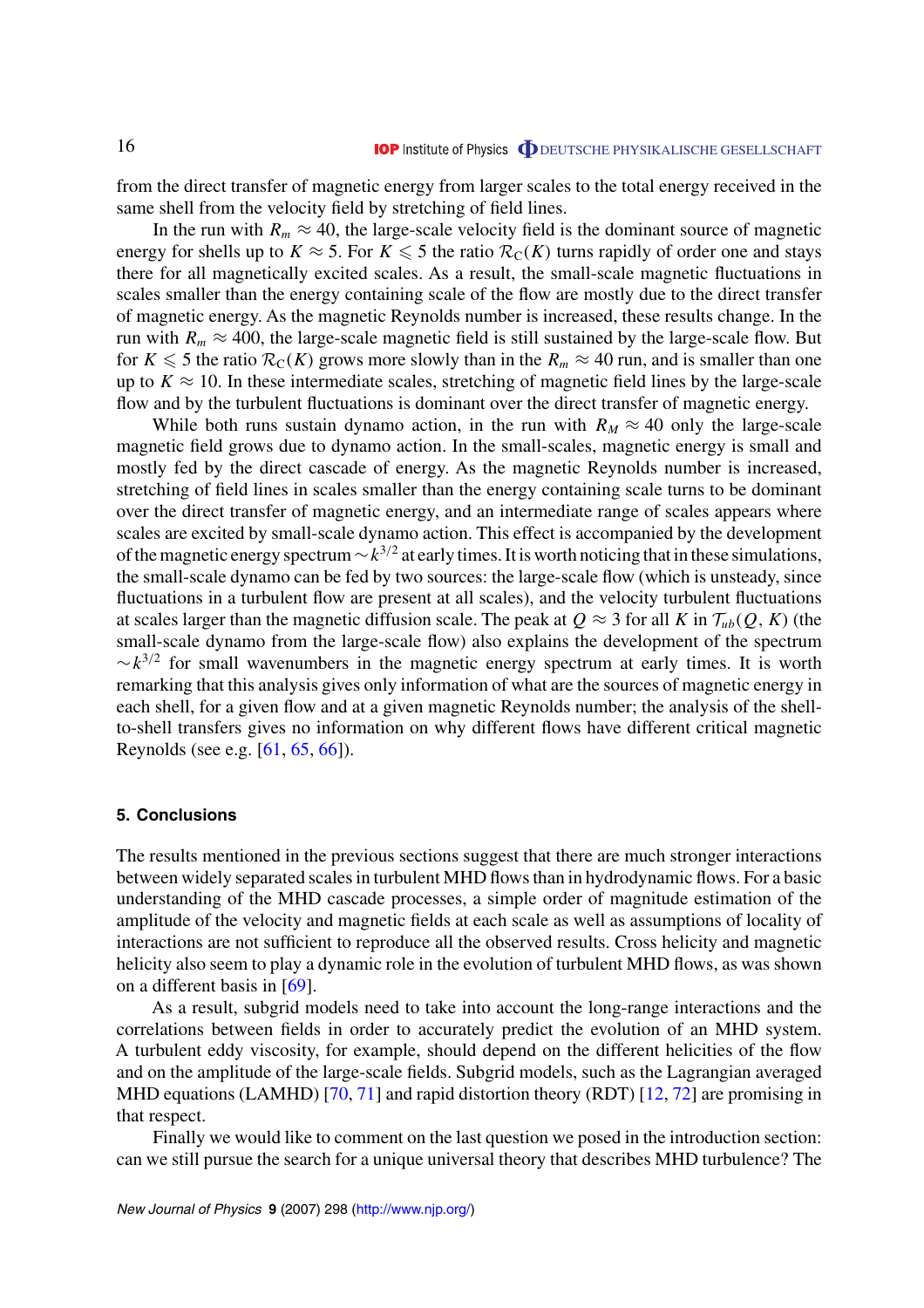<span id="page-17-0"></span>evidence presented in this paper suggests that large-scale flows directly influence the small scales in MHD. During the kinematic regime of dynamo simulations this effect is even stronger [\[25](#page-18-0)], as was also known from theoretical studies [[55\]](#page-19-0) and numerical simulations [[24\]](#page-18-0) with magnetic Prandtl number larger than one. In section [3](#page-9-0) it was also suggested that the saturation amplitude of the magnetic field in the large scales in helical flows can depend on the physical processes that control the reconnection events in the small scales. It is at least possible therefore that all turbulent MHD flows do not behave in the same way and one run does not span all possible statistical MHD turbulent configurations. An example of such behaviour is to be found in DNS of MHD turbulence in the presence of a uniform magnetic field [[73](#page-20-0)].

However, we do not want to suggest that the only path is to perform separate high resolution numerical simulations for each MHD problem. On the contrary, we believe that there is a finite number of large-scale parameters (e.g. the helicity and cross helicity injection rates, the correlation time of the large-scale forcing, etc) and small-scale parameters (e.g. the Prandtl number) that control the behaviour of MHD turbulence in the inertial range and when kept fixed, universality classes can be unraveled, in much the same way as it was done for 2D Navier–Stokes turbulence [\[74](#page-20-0)]. These parameters and their effects however need yet to be fully determined. In that respect, different numerical simulations exploring parameter space will be of use.

## **Acknowledgments**

PDM acknowledges discussions with A A Schekochihin. Computer time was provided by NCAR. The NSF grant CMG-0327888 at NCAR supported this work in part and is gratefully acknowledged.

#### **References**

- [1] Balbus S A and Terquem C 2001 Linear analysis of the Hall effect in protostellar disks *Astrophys. J.* **[552](http://dx.doi.org/10.1086/320452)** 235–47
- [2] Mininni P D, Gómez D O and Mahajan S M 2003 Dynamo action in magnetohydrodynamics and Hallmagnetohydrodynamics *Astrophys. J.* **587** [472–81](http://dx.doi.org/10.1086/368181)
- [3] Schekochihin A A, Cowley S C, Kulsrud R M, Hammett G W and Sharma P 2005 Plasma instabilities and magnetic field growth in clusters of galaxies *Astrophys. J.* **629** [139–142](http://dx.doi.org/10.1086/431202)
- [4] Moffatt H K 1978 *Magnetic Field Generation in Electrically Conducting Fluids* (Cambridge: Cambridge University Press)
- [5] Wiltse J M and Glezer A 1993 Manipulation of free shear flows using piezoelectric actuators *J. Fluid Mech.* **249** [261–85](http://dx.doi.org/10.1017/S002211209300117X)
- [6] Wiltse J M and Glezer A 1998 Direct excitation of small-scale motions in free shear flows *Phys. Fluids* **10** [2026–36](http://dx.doi.org/10.1063/1.869718)
- [7] Carlier J, Laval J P and Stanislas M 2001 Some experimental support at a high Reynolds number to a new hypothesis for turbulence modelling *C. R. Acad. Sci. Ser. II* **329** 35–40
- [8] Poulain C, Mazellier N, Chevillard L, Gagne Y and Baudet C 2006 Dyamics of spatial Fourier modes in turbulence. Sweeping effect, long-time correlations and temporal intermittency *Eur. Phys. J.* B **53** [219–24](http://dx.doi.org/10.1140/epjb/e2006-00354-y)
- [9] Alexakis A, Mininni P D and Pouquet A 2005 Imprint of large-scale flows on turbulence *Phys. Rev. Lett.* **95** [264503](http://dx.doi.org/10.1103/PhysRevLett.95.264503)
- [10] Mininni P D, Alexakis A and Pouquet A 2006 Large-scale flow effects, energy transfer, and self-similarity on turbulence *Phys. Rev.* E **74** [016303](http://dx.doi.org/10.1103/PhysRevE.74.016303)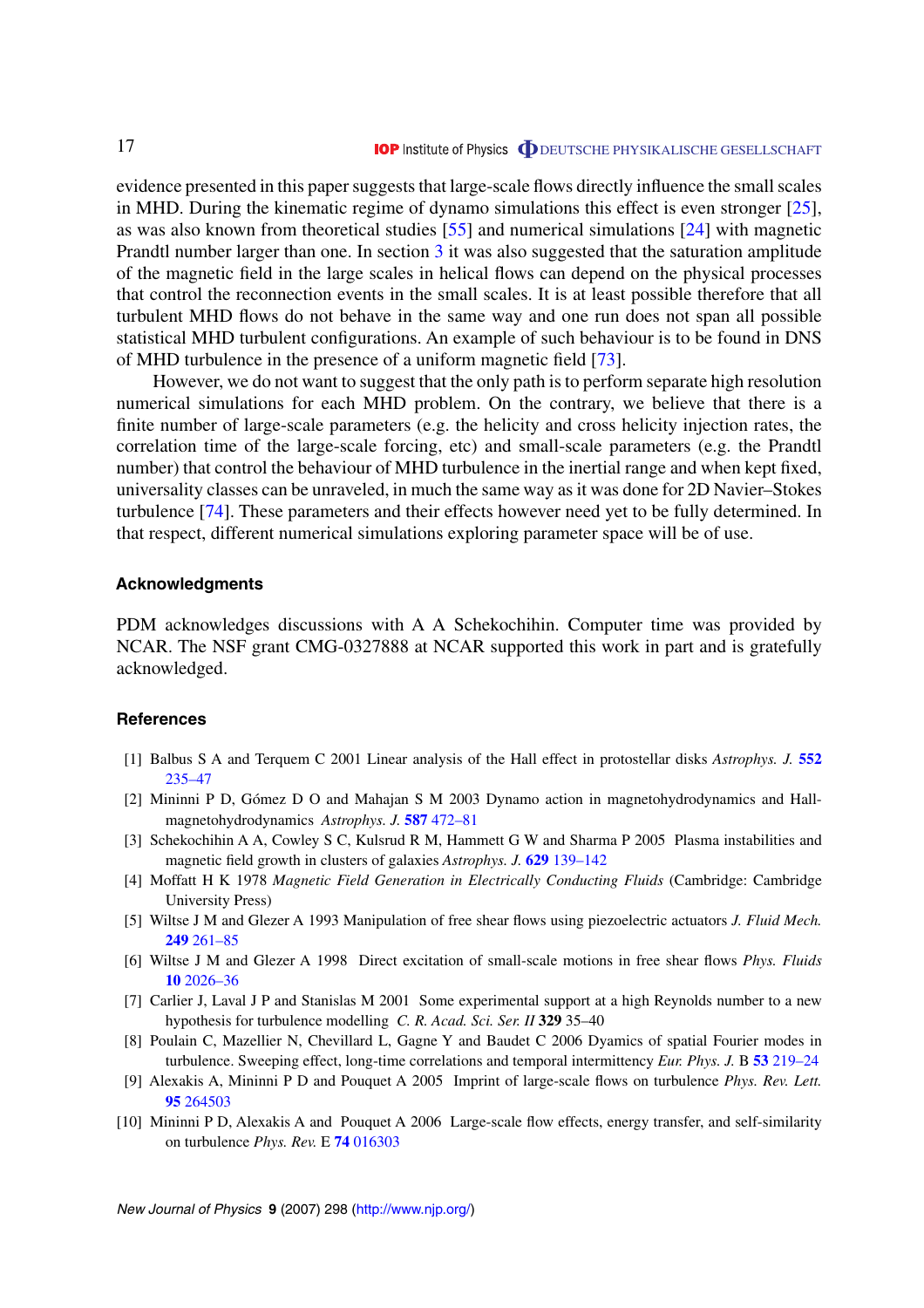- <span id="page-18-0"></span>[11] Shen X and Warhaft 2000 The anisotropy of the small-scale structure in high Reynolds number (*rλ* ∼ 1000) turbulent shear flow *Phys. Fluids* **12** [2976–89](http://dx.doi.org/10.1063/1.1313552)
- [12] Laval J-P, Dubrulle B and Nazarenko S 2001 Nonlocality and intermittency in three-dimensional turbulence *Phys. Fluids* **13** [1995–2012](http://dx.doi.org/10.1063/1.1373686)
- [13] Iroshnikov P S 1963 Turbulence of a conducting fluid in a strong magnetic field *Sov. Astron.* **7** 566–71
- [14] Kraichnan R H 1965 Inertial-range spectrum of hydromagnetic turbulence *Phys. Fluids* **8** 1385–7
- [15] MatthaeusW H and ZhouY 1989 Extended inertial range phenomenology of magnetohydrodynamic turbulence *Phys. Fluids* B **1** [1929–31](http://dx.doi.org/10.1063/1.859110)
- [16] Goldreich P and Sridhar P 1995 Toward a theory of interstellar turbulence. 2. Strong Alfvenic turbulence *Astrophys. J.* **438** [763–75](http://dx.doi.org/10.1086/175121)
- [17] Galtier S, Nazarenko S V, Newell A C and Pouquet A 2000 A weak turbulence theory for incompressible magnetohydrodynamics *J. Plasma Phys.* **63** [447–88](http://dx.doi.org/10.1017/S0022377899008284)
- [18] Galtier S, Pouquet A and Mangeney A 2005 On spectral scaling laws for incompressible anisotropic magnetohydrodynamic turbulence *Phys. Plasmas* **12** [092310](http://dx.doi.org/10.1063/1.2052507)
- [19] Boldyrev S 2006 Spectrum of magnetohydrodynamic turbulence *Phys. Rev.* E **96** 115002
- [20] Verma M K 2004 Statistical theory of magnetohydrodynamic turbulence: recent results *Phys. Rep.* **401** [229–380](http://dx.doi.org/10.1016/j.physrep.2004.07.007)
- [21] Alexakis A, Mininni P D and Pouquet A 2005 Shell to shell energy transfer in MHD. I. Steady state turbulence *Phys. Rev.* E **72** [046301](http://dx.doi.org/10.1103/PhysRevE.72.046301)
- [22] Debliquy O, Verma M K and Carati D 2005 Energy fluxes and shell-to-shell transfers in three-dimensional decaying magnetohydrodynamic turbulence *Phys. Plasmas* **12** [042309](http://dx.doi.org/10.1063/1.1867996)
- [23] Yousef T A, Rincon F and Schekochihin A A 2007 Exact scaling laws and the local structure of isotropic magnetohydrodynamic turbulence *J. Fluid Mech.* **575** [111–20](http://dx.doi.org/10.1017/S0022112006004186)
- [24] SchekochihinAA, Cowley S C, Taylor S F, Maron J L and McWilliams J C 2004 Simulations of the small-scale turbulent dynamo *Astrophys. J.* **612** [276–307](http://dx.doi.org/10.1086/422547)
- [25] Mininni P D, Alexakis A and Pouquet A 2004 Shell to shell energy transfer in MHD. II. Kinematic dynamo *Phys. Rev.* E **72** [046302](http://dx.doi.org/10.1103/PhysRevE.72.046302)
- [26] Pouquet A, Frisch U and Léeorat J 1976 Strong MHD helical turbulence and the nonlinear dynamo effect *J. Fluid Mech.* **77** [321–54](http://dx.doi.org/10.1017/S0022112076002140)
- [27] Meneguzzi M, Frisch U and Pouquet A 1981 Helical and nonhelical turbulent dynamos *Phys. Rev. Lett.* **47** [1060–4](http://dx.doi.org/10.1103/PhysRevLett.47.1060)
- [28] Brandenburg A 2001 The inverse cascade and nonlinear alpha-effect in simulations of isotropic helical hydromagnetic turbulence *Astrophys. J.* **550** [824–40](http://dx.doi.org/10.1086/319783)
- [29] Gómez D O and Mininni P D 2004 Direct numerical simulations of helical dynamo action: MHD and beyond *Nonlin. Process. Geophys.* **11** 619–29
- [30] Alexakis A, Mininni P D and Pouquet A 2006 On the inverse cascade of magnetic helicity *Astrophys. J.* **640** [335–43](http://dx.doi.org/10.1086/500082)
- [31] Steenbeck M, Krause F and Rädler K-H 1966 Berechnung der mittleren Lorentz-Feldstaerke **v** × **b** fuer ein elektrisch leitendendes Medium in turbulenter, durch Coriolis-Kraefte beeinflußter Bewegung *Z. Naturf. a* **21** 369–76
- [32] Krause F and Raedler K-H 1980 *Mean-field Magnetohydrodynamics and Dynamo Theory* (New York: Pergamon)
- [33] Dar G, Verma M K and Eswaran V 2001 Energy transfer in two-dimensional magnetohydrodynamic turbulence formalism and numerical results *Physica* D **157** [207–25](http://dx.doi.org/10.1016/S0167-2789(01)00307-4)
- [34] Carati D, Debliquy O, Knaepen B, Teaca B and Verma M 2006 Energy transfers in forced MHD turbulence *J. Turbul.* **7** 1–12
- [35] Domaradzki J A and Rogallo R S 1990 Local energy transfer and nonlocal interactions in homogeneous, isotropic turbulence *Phys. Fluids* **2** 413–26
- [36] Ohkitani K and Kida S 1992 Triad interactions in a forced turbulence *Phys. Fluids* A **4** [794–802](http://dx.doi.org/10.1063/1.858296)
- [37] Zhou Y 1993 Interacting scales and energy transfer in isotropic turbulence *Phys. Fluids* A **5** 2511–24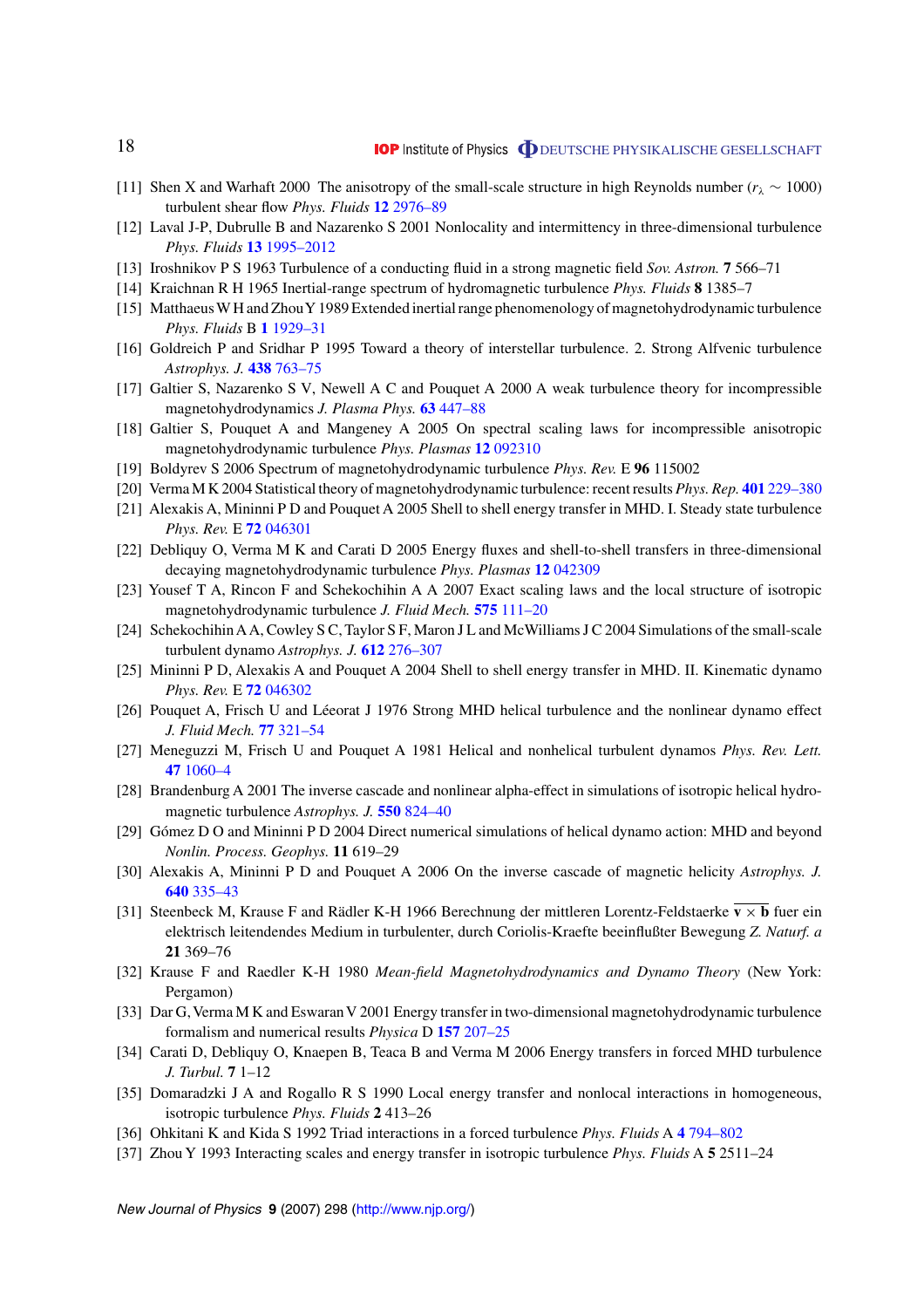- <span id="page-19-0"></span>[38] Yeung P K, Brasseur J G and Wang Q 1995 Dynamics of direct large-small scale couplings in coherently forced turbulence: concurrent physical- and Fourier-space views *J. Fluid Mech.* **283** [43–95](http://dx.doi.org/10.1017/S0022112095002230)
- [39] Mason J, Cattaneo F and Boldyrev S 2006 Dynamic alignment in driven magnetohydrodynamic turbulence *Phys. Rev. Lett.* **97** [255002](http://dx.doi.org/10.1103/PhysRevLett.97.255002)
- [40] Field G B and Blackman E G 2002 Dynamical quenching of the alpha dynamo *Astrophys. J.* **572** [685–92](http://dx.doi.org/10.1086/340233)
- [41] Blackman E G 2004 Bihelical magnetic relaxation and large scale magnetic field growth *Phys. Plasmas* **12** [012304](http://dx.doi.org/10.1063/1.1822935)
- [42] Frisch U, Pouquet A, Léorat J and Mazure A 1975 Possibility of an inverce cascade of magnetic helicity in hydrodynamic turbulence *J. Fluid Mech.* **68** [769–78](http://dx.doi.org/10.1017/S002211207500122X)
- [43] Pouquet A and Patterson G S 1978 Numerical simulation of helical magnetohydrodynamic turbulence *J. Fluid Mech.* **85** [305–23](http://dx.doi.org/10.1017/S0022112078000658)
- [44] Kida S,Yanase S and Mizushima J 1991 Statistical properties of MHD turbulence and turbulent dynamo *Phys. Fluids* A **3** 457–65
- [45] Low B C 1994 Magnetohydrodynamic processes in the solar corona: flares, coronal mass ejections, and magnetic helicity *Phys. Fluids* **1** 1684–90
- [46] Low B C and Berger M A 2003 A morphological study of helical coronal magnetic structures *Astrophys. J.* **589** [644–57](http://dx.doi.org/10.1086/374614)
- [47] Mandrini C H, Démoulin P, van Driel-Gesztelyi L and López Fuentes M C 2004 Magnetic helicity budget of solar-active regions from the photosphere to magnetic clouds *Astrophys. Space Sci.* **290** [319–44](http://dx.doi.org/10.1023/B:ASTR.0000032533.31817.0e)
- [48] Gibson S E, Fan Y, Mandrini C, Fisher G and Demoulin P 2004 Observational consequences of a magnetic flux rope emerging into the corona *Astrophys. J.* **617** [600–13](http://dx.doi.org/10.1086/425294)
- [49] D´emoulin V 2007 Recent theoretical and observational developments in magnetic helicity studies *Adv. Space Res.* at press
- [50] Berger MA and RuzmaikinA 2000 Rate of helicity production by solar rotation *J. Geophys. Res.* **105** 10481–90
- [51] Brandenburg A and Subramanian K 2005 Astrophysical magnetic fields and nonlinear dynamo theory *Phys. Rep.* **417** [1–209](http://dx.doi.org/10.1016/j.physrep.2005.06.005)
- [52] Zel'DovichYa B, Ruzmaikin A A and Sokoloff D D 1983 *Magnetic Fields in Astrophysics* (NewYork: Gordon and Breach)
- [53] Schekochihin A A, Maron J L, Cowley S C and McWilliams J C 2002 The small-scale structure of magnetohydrodynamic turbulence with large magnetic Prandtl numbers *Astrophys. J.* **576** [806–13](http://dx.doi.org/10.1086/341814)
- [54] Haugen N E L, Brandenburg A and Dobler W 2004 Simulations of nonhelical hydromagnetic turbulence *Phys. Rev.* E **70** [016308](http://dx.doi.org/10.1103/PhysRevE.70.016308)
- [55] Zel'Dovich Ya B, Ruzmaikin A A, Molchanov S A and Sokoloff D D 1984 Kinematic dynamo problem in a linear velocity field *J. Fluid Mech.* **144** [1–11](http://dx.doi.org/10.1017/S0022112084001488)
- [56] Schekochihin A A, Cowley S C, Hammett G W, Maron J L and McWilliams J C 2002 A model of nonlinear evolution and saturation of the turbulent mhd dynamo *New J. Phys.* **4** [84](http://dx.doi.org/10.1088/1367-2630/4/1/384)
- [57] Kazanstev A P 1968 Enhancement of a magnetic field by a conducting fluid *Sov. Phys. JETP* **26** 1031–4
- [58] Ponty Y, Mininni P D, Montgomery D C, Pinton J-F, Politano H and Pouquet A 2005 Numerical study of dynamo action at low magnetic Prandtl numbers *Phys. Rev. Lett.* **94** [164502](http://dx.doi.org/10.1103/PhysRevLett.94.164502)
- [59] Mininni P D and Montgomery D C 2005 Low magnetic Prandtl number dynamos with helical forcing *Phys. Rev.* E **72** [056320](http://dx.doi.org/10.1103/PhysRevE.72.056320)
- [60] Mininni P D 2006 Turbulent magnetic dynamo excitation at low magnetic Prandtl number *Phys. Plasmas* **13** [056502](http://dx.doi.org/10.1063/1.2179055)
- [61] Frick P, Stepanov R and Sokoloff D 2006 Large- and small-scale interactions and quenching in an *α*2-dynamo *Phys. Rev.* E **74** [066310](http://dx.doi.org/10.1103/PhysRevE.74.066310)
- [62] Mininni P D, Ponty Y, Montgomery D C, Pinton J-F, Politano H and Pouquet A 2005 Dynamo regimes with a nonhelical forcing *Astrophys. J.* **626** [853–63](http://dx.doi.org/10.1086/429911)
- [63] Schekochihin A A, Haugen N E L, Brandenburg A, Cowley S C, Maron JL and McWilliams J C 2005 The onset of a small-scale turbulent dynamo at low magnetic Prandtl numbers *Astrophys. J.* **625** [L115–8](http://dx.doi.org/10.1086/431214)